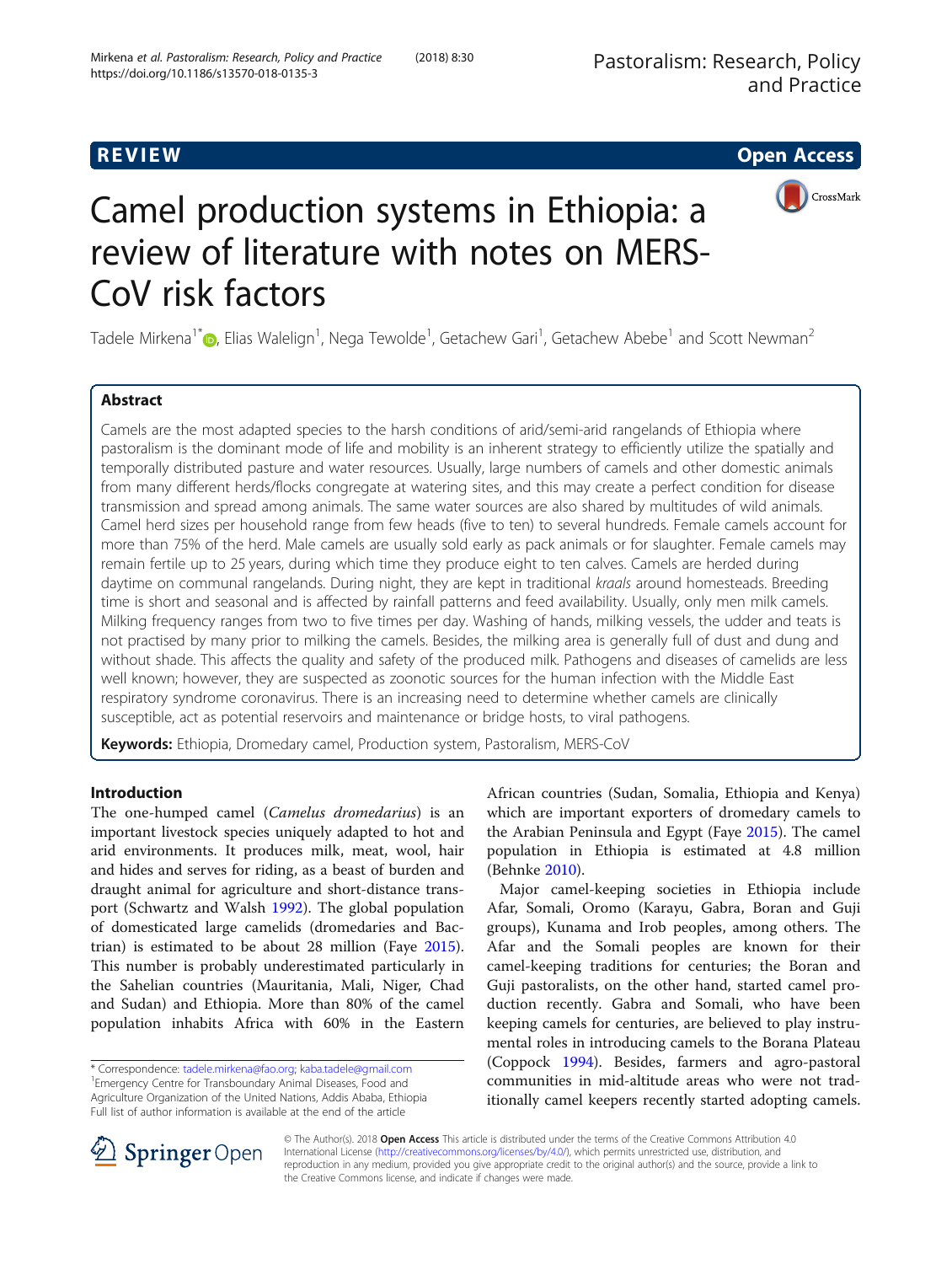Consequently, one can nowadays see camels along a vast expanse of central, north-eastern and north-western mid-altitude regions of the country (Aklilu and Catley [2011](#page-14-0)). Nearly all the camels sold by mid-altitude farmers and traders are male, essentially because of three reasons: market demand for male camels, female camels are never used for loading, and most pastoralists do not sell female camels (Aklilu and Catley [2011](#page-14-0)).

Drivers of global disease dynamics are believed to comprise human demographics, pressures on land and water resources, increased mobility, trade and transport volumes, climate change, deforestation and general degradation of natural ecosystems (Slingenbergh [2016\)](#page-16-0). In September 2012, the first case of a human infected by a novel coronavirus, the Middle East respiratory syndrome coronavirus (MERS-CoV), was identified in Saudi Arabia. By September 2017, 2,091 cases of MERS-CoV have been reported to the World Health Organization, with at least 779 deaths, mostly in Saudi Arabia but also in 27 other countries (WHO [2017](#page-16-0)). Dromedary camels are the suspected zoonotic sources. Cases of MERS-CoV associated with travel or residence in the Near East have been reported from many other countries around the world, but the first large outbreak outside the Arabian Peninsula occurred in the Republic of Korea and China, with 189 cases and 36 deaths. The index case in this outbreak was known to have travelled to the Near East (Miguel et al. [2016](#page-15-0)).

The objective of this review was to collate information on camel production systems and lifestyles, husbandry practices and risky behaviours that potentiate MERS-CoV zoonotic transmission and spread among camels and to people in Ethiopia.

# Camel production environments and production systems

#### Description of the production environments

The Ethiopian arid/semi-arid rangelands, where land use options such as agriculture are not economically and ecologically feasible, are estimated at about 78 million ha of land and cover close to 61% of the total landmass (EPA 1998, cited by Bruke [2003\)](#page-15-0). The environment is a basic determinant of the nature and productivity of the range ecosystem. Physical factors such as climate, topography and soil determine the potential of the rangeland to support certain types and levels of land use (Tefera and Abebe [2012](#page-16-0)). In Ethiopia, the lowlands were traditionally defined as areas below 1,500 m above sea level (m.a.s.l.) and are classified into arid, semi-arid and sub-humid agro-ecological zones. These areas form the major rangelands of the country which are home to the pastoral and agro-pastoral communities and hence have primarily been used for livestock production. These areas are characterized by high ambient temperature, low rainfall, sparse vegetation and hence scarce feed resources. The mean maximum and mean minimum temperatures are 35 °C and 27 °C, respectively, with the hottest day in areas like Afar surpassing 45 °C (Tefera and Abebe [2012](#page-16-0)). They receive low and erratic rains that occur with highly seasonal patterns (either unimodal or bimodal) - for instance, a maximum of 250-mm rain may be received per year along the eastern Ethiopian border. The amount of rain is highly associated with and determines rangeland vegetation pattern.

The Ethiopian lowland is home to about 12% of the country's human population. Approximately 93% of these are pastoralists and agro-pastoralists (Bruke [2003](#page-15-0)). In terms of livestock, the rangelands carry about 28% of the cattle, 60% of the goats, 26% of the sheep and almost all the camels representing about 26% of the total livestock resource base of the country. Lowland breeds of livestock significantly contribute to the national economy as the main source  $({\sim}90\%)$  of export animals and animal products (mainly meat and leather). The overwhelming volume of meat consumed domestically is also produced from animals reared in the lowlands. Camels are the most adapted species to the harsh conditions of the arid and semi-arid environments and can survive, reproduce and produce milk when and where other livestock species fail.

The Ethiopian rangelands currently face several threats. The notable threats are expansion of sedentary smallholder agriculture, large-scale agricultural and hydro projects, establishment of wildlife parks/sanctuaries, encroachment by invasive vegetation, intra- and inter-clan conflicts, droughts and deterioration of traditional institutions (Bruke [2003](#page-15-0); Gebru et al. [2008](#page-15-0); Tadesse et al. [2015a,](#page-16-0) [b](#page-16-0)). Expansion of sedentary agriculture and large-scale irrigated agricultural projects, besides diminishing the existing traditional pastoral territories, can have significant impact on the ecology and welfare of downstream inhabitants. In Borana, community responses to changing land use resulted in the development of range enclosures, the expansion of crop farming and fragmentation of communal rangelands, while the suppression of fire contributed to expansion of bush encroachment (further detail on the latter is given below). The overall impact has been forage scarcity and greater vulnerability of livestock during drought years (Angassa and Oba [2008\)](#page-14-0). In the past, the lower limit for sedentary agriculture and the upper limit for the rangelands were considered to be the escarpments receiving 500 to 700 mm of annual rainfall. Areas found in this range and below are actually marginal for rain-fed agriculture. However, due to population pressure and overexploitation of croplands in the adjacent highland areas, the rangelands are being encroached by sedentary crop cultivators.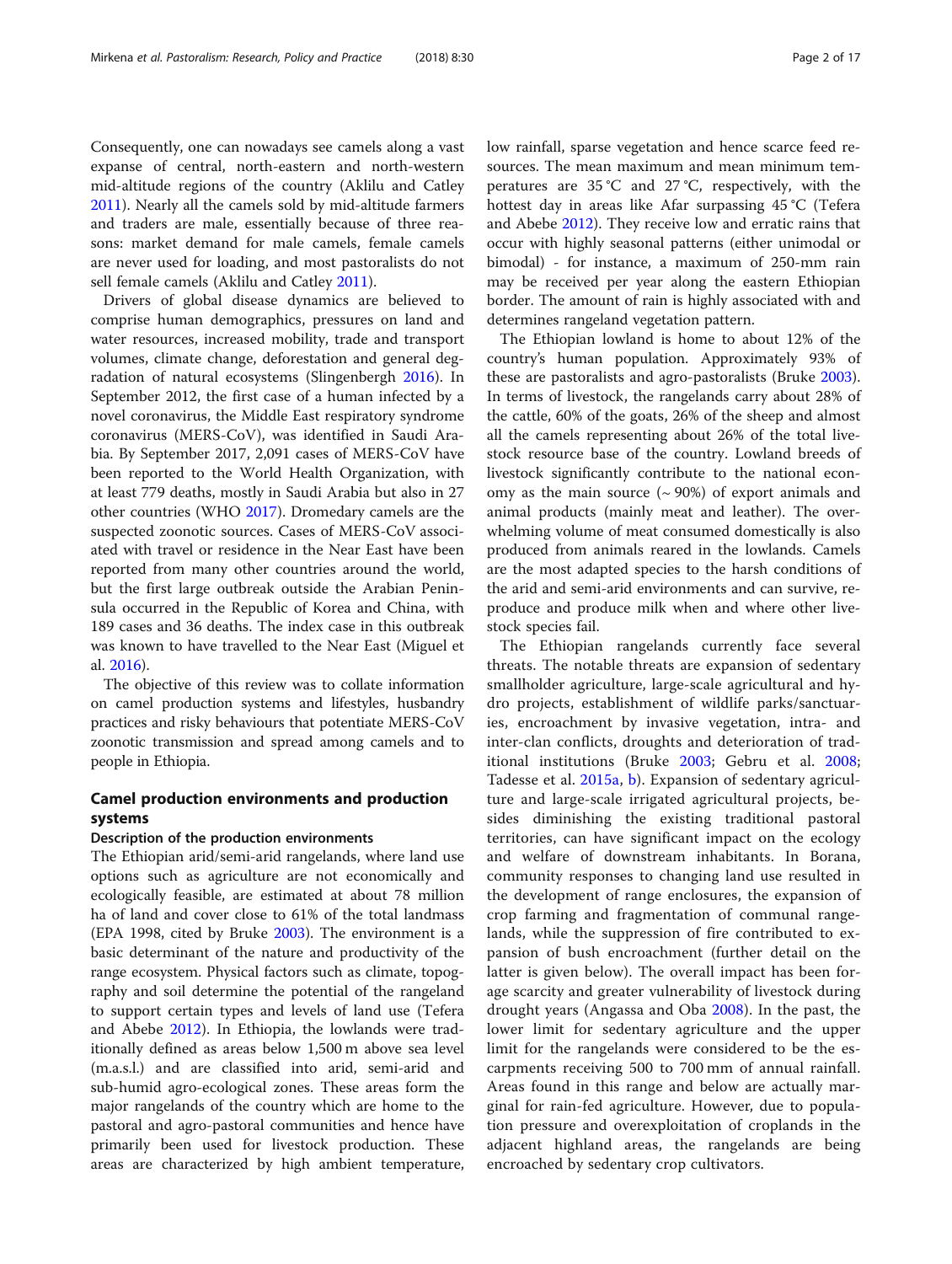In an effort to diversify livelihoods, some pastoralists have been venturing into crop cultivation. According to a report on land use/cover of the pastoral regions more than a decade ago, areas categorized or converted to crop cultivation showed drastic change (Bruke [2003](#page-15-0)). These include 178,000 ha in the Afar, 390,000 ha in Somali, 1,332,000 ha in the Borana zone of Oromia, 58,803 ha in south Omo, 32,452 ha in Gambela and 38,717 ha in Beneshangul Gumz. Using this crude estimate, the total area of the rangelands converted into crop agriculture could be in the range of 1.9 million ha. Only less than 2% of the Borana plateau was under small-scale cultivation in 1986 following the 1983/1984 drought, and this was limited to bottomlands and upland sites in the sub-humid and upper semi-arid zones (Coppock [1994\)](#page-15-0).

Encroachment by invasive species is also a major threat to the livelihoods of pastoral communities. In Borana, encroachment of unwanted woody plant species increased after the 1960s and worsened following a ban on the use of fire (Angassa and Oba [2008](#page-14-0)). According to the authors, Boran pastoralists perceived that the result of the official ban on fire was a shift in vegetation composition from perennial grassland to bush encroachment and that it became severe about two decades after the official ban of range fires. Coppock ([1994](#page-15-0)) reported that about 16 woody plant species are considered to be encroachers in the Borana rangeland. By mid-1980s, about 40% of the rangeland was already lost to bush encroachment (Coppock [1994\)](#page-15-0). Only about 10% of the remaining area was considered to be in good condition and reserved for calves (Oba 1998, cited by Bruke [2003](#page-15-0)). Among the different species, rapid expansion of Acacia drepanolobium is the most alarming (Bruke [2003](#page-15-0)). In Afar and some areas of Somali regions, rapid expansion of Prosopis juliflora is a prime concern. Besides aggressively claiming prime irrigable and pasturelands, its use as livestock feed is negligible except a limited attempt made to investigate utilization of its pods as animal feed. In the Somali region, the rapid expansion of parthenium into the rangelands and crop farms is also alarming (Bruke [2003\)](#page-15-0). These invasive plant species reduce the size of the usable rangelands, poison and kill animals when consumed and have a negative effect on the composition and taste of milk (Admasu [2008](#page-14-0); Shackleton et al. [2014](#page-15-0)).

Conflicts and recurrent droughts limit use of rangeland resources. Intra- and inter-clan conflicts over the rangeland resources, mainly grazing and water, are common in and across all rangeland ecologies. Such conflicts usually contribute to a decline and overuse (sometimes underuse) of the resources. The recurrence and severity of drought intensified in the past five to six decades. Pastoralists faced five to seven drought periods during the past 30 years and lost 45 to 70% of their cattle in each of the periods. Because of the 2001/2002 drought, for instance, average livestock holding dropped from 60 to 26 and from 26 to 11 heads of cattle per household for Afar and Oromo pastoralists, respectively, living around the Awash National Park (Gebru et al. [2008\)](#page-15-0). Drought resulted in 58% of cattle losses during this crisis period. Some of the pastoralists' coping strategies are mobility/transhumance and diversification of livestock species. The change in vegetation composition coupled with climatic variability forced pastoralists to spread the risk they face by raising different but easily adaptable species. For instance, Afar pastoralists in the past preferred to raise cattle; they now prefer to raise camels followed by small ruminants and cattle (Gebru et al. [2008](#page-15-0)). The Somali pastoralists prefer to keep camels followed by small ruminants and cattle. In Borana, camel rearing next to cattle has become popular (Megersa et al. [2008](#page-15-0)).

Establishment of several parks and wildlife reserves in various parts of the country, predominantly in the rangeland ecosystem, has greatly restricted access of pastoralists and their livestock to prime grazing lands. In Afar region alone, there are about eight national parks, wild reserves and controlled hunting areas with a total land area of 353,730 ha (these are Awash and Yangudirassa national parks; Halaidegi, West Awash, Gewane and Mille Serdo wildlife reserves; and Gewane and West Awash controlled hunting areas). There are more than 81 species of mammals and 453 species of birds (6 of them endemic) in Awash Park alone (Gebru et al. [2008](#page-15-0)). According to informants contacted by Gebru et al. ([2008\)](#page-15-0), lions were predominantly found outside the park boundary, living in bush-encroached areas near human villages. A lion may kill three to five cattle per day in Awash Fentale district. The pastoralists (53% and 76% of Oromo and Afar, respectively) indicated that predators had killed their animals (Gebru et al. [2008](#page-15-0)).

Dwindling natural resources such as pasture and water has already forced the traditionally pastoral communities not only to change species composition of their livestock but also engage in other petty cash-earning activities. For instance, in the past, the Karayu pastoralists were heavily dependent on cattle. The increase in number of camels among the Karayu is a recent phenomenon that has been the direct consequence of ecological change and the inability of cattle to cope with the diminishing pasture and water resources (Gebru et al. [2008\)](#page-15-0). Pastoralists also engage in off-farm activities such as selling firewood and charcoal, and petty trading to diversify income. Accordingly 15 to 35, 20 to 25 and 5 to 10% of pastoralists and agro-pastoralists in Somali, Borana and Afar, respectively, were engaged in different off-farm activities (Tadesse et al. [2013](#page-16-0)).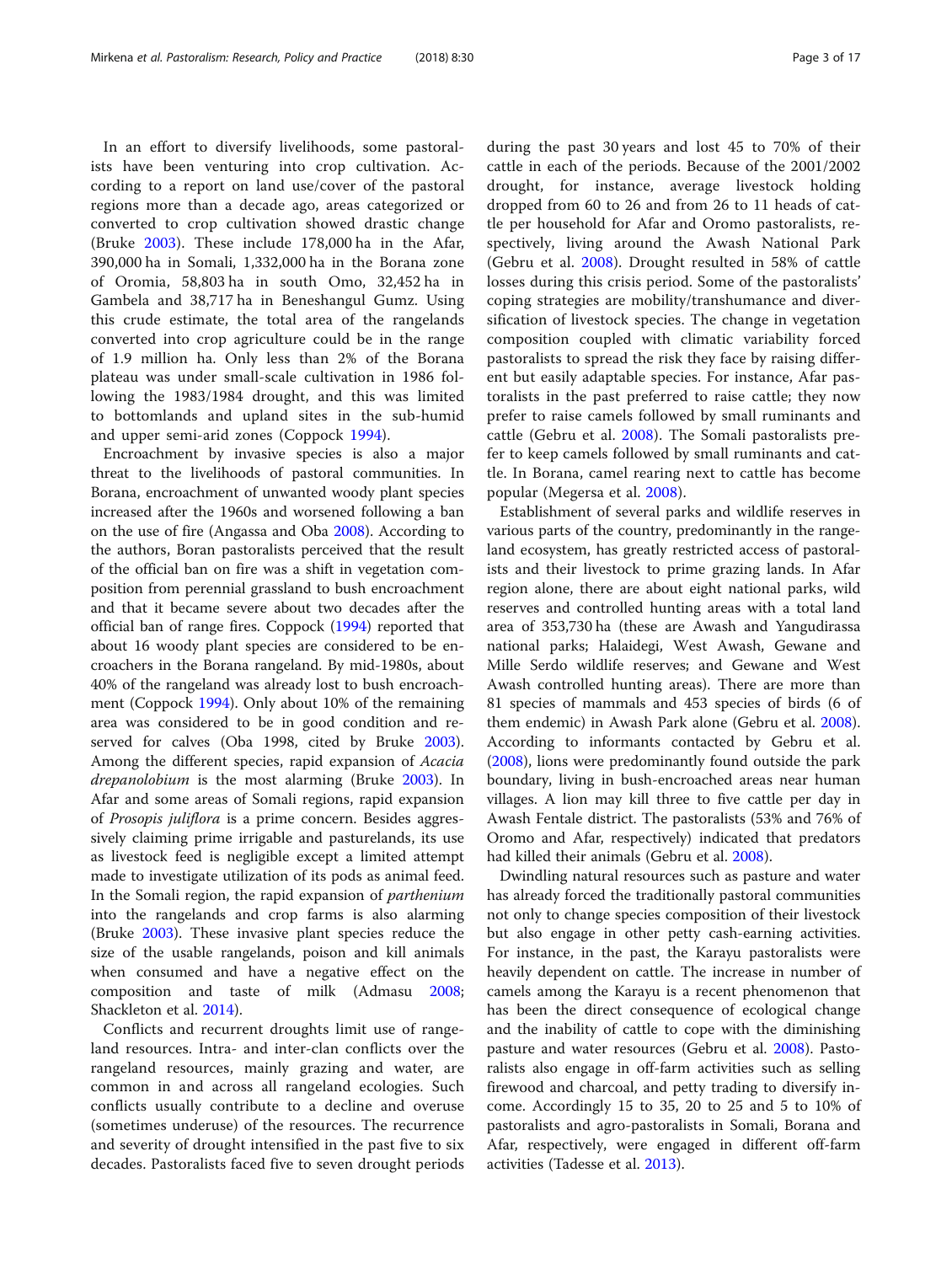#### Camel production systems

Livestock production systems in Ethiopia can be broadly classified into two as the traditional production systems (pastoral nomadic, pastoral transhumant, agro-pastoral and smallholder mixed crop-livestock) and the modern production systems (ranching, intensive/semi-intensive peri-urban/urban, feedlot and commercial production). Camels are predominantly kept in the pastoral and agro-pastoral production systems. Only few male camels are to be found in the mixed crop-livestock system.

Pastoralists keep indigenous breeds/types and obtain more than 50% of household income from livestock and livestock products. The system is much simpler than the mixed crop-livestock systems of the highlands. There are few inputs other than labour. Herd and flock composition is regulated to some extent (only few breeding males are maintained). Grazing management and herd movement are determined by the seasonal patterns of rainfall and availability of water. There is little to no interaction with crop agriculture, and although a range of livestock species is managed to reduce risk, one or two species dominate. For example, camels and goats are the main species in Afar and Somali, while in Borana zone, cattle are still the main species. Production is mainly for subsistence, but surplus animals are sold. Generally, camel populations have been increasing in the pastoral areas during the past 20 years by at least 10, 20, 25, 15, 25 and more than 200% in Gode, Jijiga, Shinille, Mille, Amibara districts and Borana zone, respectively. On the contrary, cattle populations decreased by 50 to 70% in these districts during the same time (Tadesse et al. [2013\)](#page-16-0). According to these authors, about 14, 25, 10 and 8% of the households studied in Gode, Jijiga, Shinille and Borana, respectively, do not possess cattle at present. In the agro-pastoral production system, crop agriculture is combined to a limited extent with livestock rearing. It is practised in semi-arid areas and may take the form of either sedentary or transhumance way of living. Indigenous breeds/types are reared and livestock contribute between 10 and 50% of household incomes. Mixed crop-livestock production systems prevail in sub-humid and humid central highland parts of Ethiopia. The system is sedentary and livestock is secondary to crop production. It is characterized by smallholdings of about 1 to 3 ha of land and two to four heads of cattle (MoARD [2007\)](#page-15-0).

#### Feed and water resources

The major feed resources for camels are browsing trees or bushes, but grasses may be consumed when shrubs or trees are not available. The browse species are mostly leguminous trees and shrubs and many being salt bush plants of the family Chenopodiaceae and similar families (Wilson [1989](#page-16-0); Bekele and Kibebew [2002](#page-14-0)). Feeds selected by camels are usually high in moisture, nitrogen, electrolytes and oxalates. Based on their preference, the most important plants browsed by camels are Acacia brevispica, Opuntia ficus indica and Dichrostachys ciniarea. These form important constituents of the dromedary diet wherever they are found (Wilson [1989;](#page-16-0) Bekele and Kibebew [2002\)](#page-14-0). Camels also favourably feed on *Euphor*bia tirucalli and cacti (Opuntia ficus indica) and various crop residues (Aklilu and Catley [2011](#page-14-0)).

Wells, ponds and rivers are the main sources of water for camels (Wolde [1991](#page-16-0); Coppock [1994](#page-15-0)). Watering animals from the deep wells is an arduous dry-season activity which is the responsibility of mainly young men, but it is also common to see older youths of both sexes involved (Coppock [1994\)](#page-15-0). The watering sites are usually visited by large numbers of camels and other animals at a time from the surrounding as well as from distant areas. Mostly the pond and river water sources are shared by wild animals. Such a state of affairs creates a perfect condition for disease spillover, transmission and spread among animals and to humans.

#### Types of camel populations in Ethiopia

Camel breed characterization studies are scanty as only few researchers attempted to phenotypically describe Ethiopian camel populations and classify them into distinct ecotypes. Molecular characterization is completely lacking. As with other livestock species, names ascribed to camel populations in Ethiopia usually reflect the area where they are kept or the tribe/clan who keeps them rather than their distinct attributes in terms of phenotype, genetic makeup and/or performance potential. A breed is defined as a population or group of animals having common origin and similar identifying characteristics that distinguish them from another population of the same species. It refers to a race of animals within a species that tend to transmit those identifying characteristics with reasonable consistency.

Tezera and Belay ([2002\)](#page-16-0) identified two types of camels, the Agoweyn and Ayuune, reared by the Somali pastoralists based on physical attributes (body size, coat colour), production performance (milk, lactation length, loading and speed, breeding), physiology and behaviour (ability to withstand water deprivation, disease tolerance, feeding behaviour) and geographic distribution. Tefera and Abebe ([2012](#page-16-0)) classify camels generally into four groups identified by their coat colour, conformation and production performance as milk, meat, dual purpose and baggage camels. More recently, Tadesse et al. ([2014a](#page-16-0), [2015a](#page-16-0), [b\)](#page-16-0) classified camels in Afar and Somali into seven subpopulations (Table [1\)](#page-5-0). The authors indicated that Jijiga and Hoor camel populations are milk types whereas Liben and Gelleb camel populations are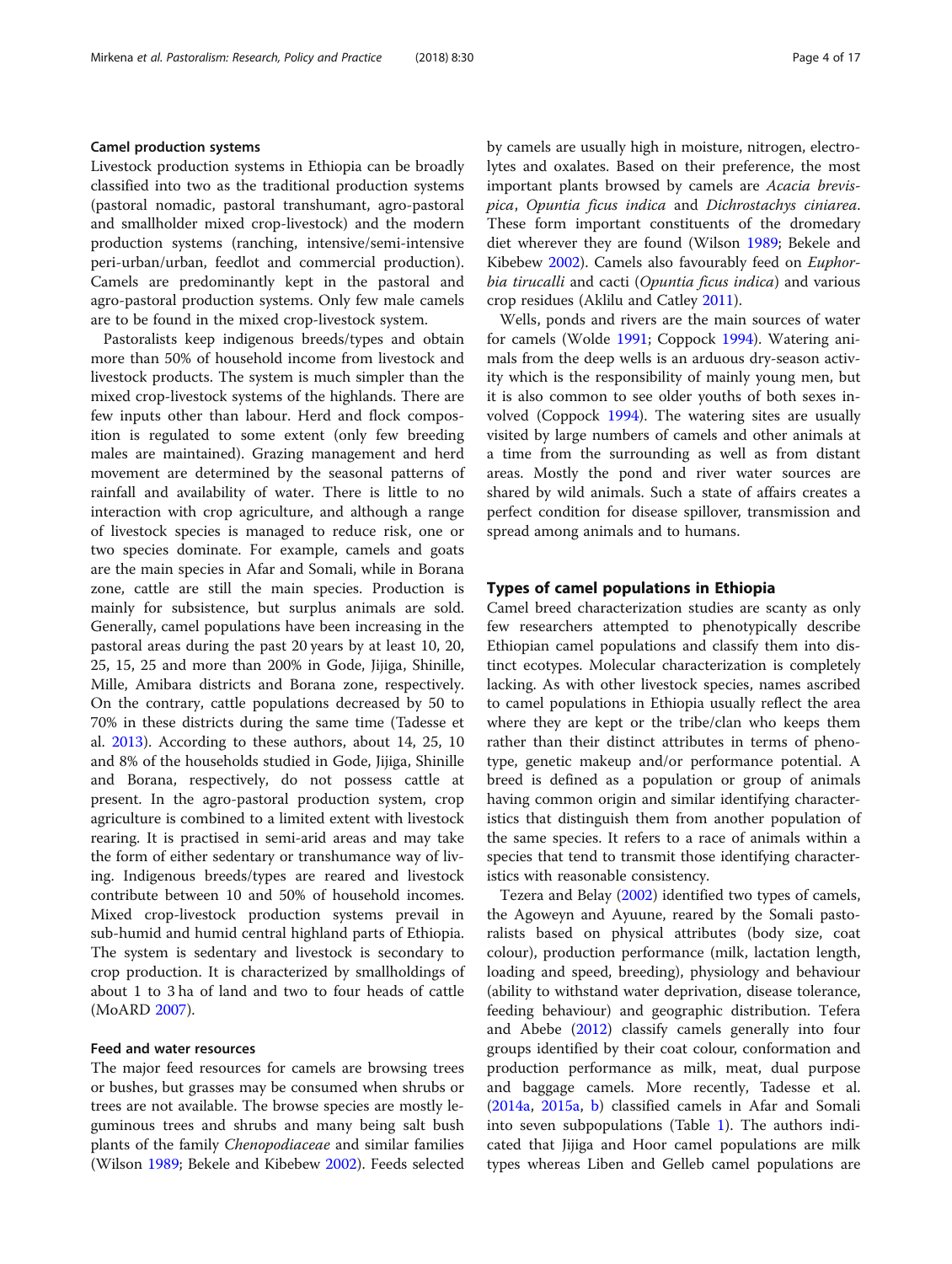meat type as evidenced by some quantitative and qualitative descriptors.

#### Husbandry practices

#### Camel holding

Average camel herd sizes per household among different camel-keeping societies in Ethiopia are summarized in Table [2.](#page-6-0) Ownership usually varies from several hundreds, 50 to 100 and less (5 to 10) camels. Females are found to be numerically dominant, mostly accounting for above 75% of the herd. Male camels are usually sold early as pack animals or for slaughter.

There seems to be inconsistency regarding reports on trends of camel herd size per household. Increasing trends in ownership of camels by Borana herders (Desta and Coppock [2004](#page-15-0)) and the Issa-Somali in Shinile zone (Kassahun et al. [2008\)](#page-15-0) were previously reported, and they attributed the increases to drought resistance qualities of camels, changing vegetation and other factors. However, comparing the number of camels per household estimated in 1989 (Tezera and Belay [2002\)](#page-16-0) and some 15 years later (Tadesse et al. [2014a\)](#page-16-0) for Jijiga and Shinille zones of Somali region, one can see a decline, on average, by about 13.2 and 5.9 heads, respectively (Table [2](#page-6-0)). Similarly, there is a difference between herd sizes reported for Borana area in 2008 and 2015 (a decline by 6.27). The inconsistency may be attributed to differences in sampling the study targets or actual decline in holding per household. It can also be due to the recent boom in camel offtake from pastoralist areas which might deplete animals, though pastoralists reportedly attempt to shift their herd compositions to produce more camels for the market (Aklilu and Catley [2010\)](#page-14-0).

#### Feeding management

Traditional pastoral livestock production in Ethiopia is characterized by individual stock ownership, communal use of pastures and seasonal migrations of herds and households. The frequency of migrations might range from once to as much as six times per year, and migration distances might be very short or extend over 200 km (Schwartz and Walsh [1992](#page-15-0)). In the semi-arid or arid lowlands with a very sparse vegetation growth composed of bushes, trees, shrubs and grasses, camels are subjected daily to travel 14 to 20 km away from their village in search of feed (Wolde [1991;](#page-16-0) Ahmed Shek et al. [2005a](#page-14-0), [b\)](#page-14-0). Camels feed mainly by browsing on trees or bushes, but they also graze grasses when these are not available. Usually, there is no supplementary feed provided except salt every two to three months (Wolde [1991](#page-16-0)). Dromedaries take as much as 90% of their diet under semi-natural conditions from those browse plants. Explained proportionally, this is more than that taken by goats from browse species. An important feature of camels' browsing habits is that they are not in direct competition with other domestic stock either in terms of the type of feed eaten or in the height at which they eat above the ground (Wilson [1989](#page-16-0)).

Under open-range conditions, camels tend to move rapidly from one feeding location to the next and they are thus able to exploit a wide variety of plants and of plant parts. Ingestion rates can be rapid where preferred or selected browse is plentiful but is much slower on thorny species that have little leaf. Feeding times required may be as much as 15 or more hours per day, as studies have shown that total dry matter intake needs to be about 4% of body weight (Wilson [1989](#page-16-0)). A mature dromedary weighing 650 kg would thus require 25 kg of dry matter, which might represent 80 to 100 kg of total feed intake of plants with high moisture content. Camels can achieve these amounts of intake only if they are not required to do much walking to and from the grazing area. Working camels obviously do not get the amount of time required for feeding to satisfy the total feed intake. Camels can overcome this problem, provided work is not continuous, by eating in excess of their immediate needs and storing the extra as fat in the hump (Wilson [1989](#page-16-0)).

Dromedary camels are extremely efficient at 'storing' water because of their physiological, anatomical and behavioural adaptations and not because their humps contain large quantities of water as was assumed in the past. Their efficiency in conserving water is, however, in inverse proportion to the use they are allowed to make of these adaptations; imposition of work or other forms of stress greatly reduce their ability (Wilson [1989\)](#page-16-0). According to the author, the major mechanism of the camel in conserving water is body temperature which may rise by as much as 7 °C during the day. This reduces the need to shed the heat load by sweating or panting. Excess heat is dissipated in the cooler night temperatures without loss of water. By this and other methods, camels can go not only for the commonly quoted four to seven days without water, but on occasions for several months, especially when plants with high moisture content are eaten (Wilson [1989\)](#page-16-0). Ahmed Shek et al. ([2005a](#page-14-0), [b\)](#page-14-0) observed adult camels could survive without water for 44.6 days with mean feed deprivation tolerance of 31 to 39 days and that camels were the last species to be taken to market in Somali region during a drought.

Camels may be watered every 10 to 15 days if the water source is nearby (Wolde [1991;](#page-16-0) Bekele and Kibebew [2002\)](#page-14-0) but only once in 30 days if the source is far away. However, Ahmed Shek et al. ([2005a](#page-14-0), [b\)](#page-14-0) recorded shorter mean watering intervals of 6.7 to 7.2 days during the dry season in Afder zone, Somali region. During the rainy season, camels may not drink water for one to two months and depend only on the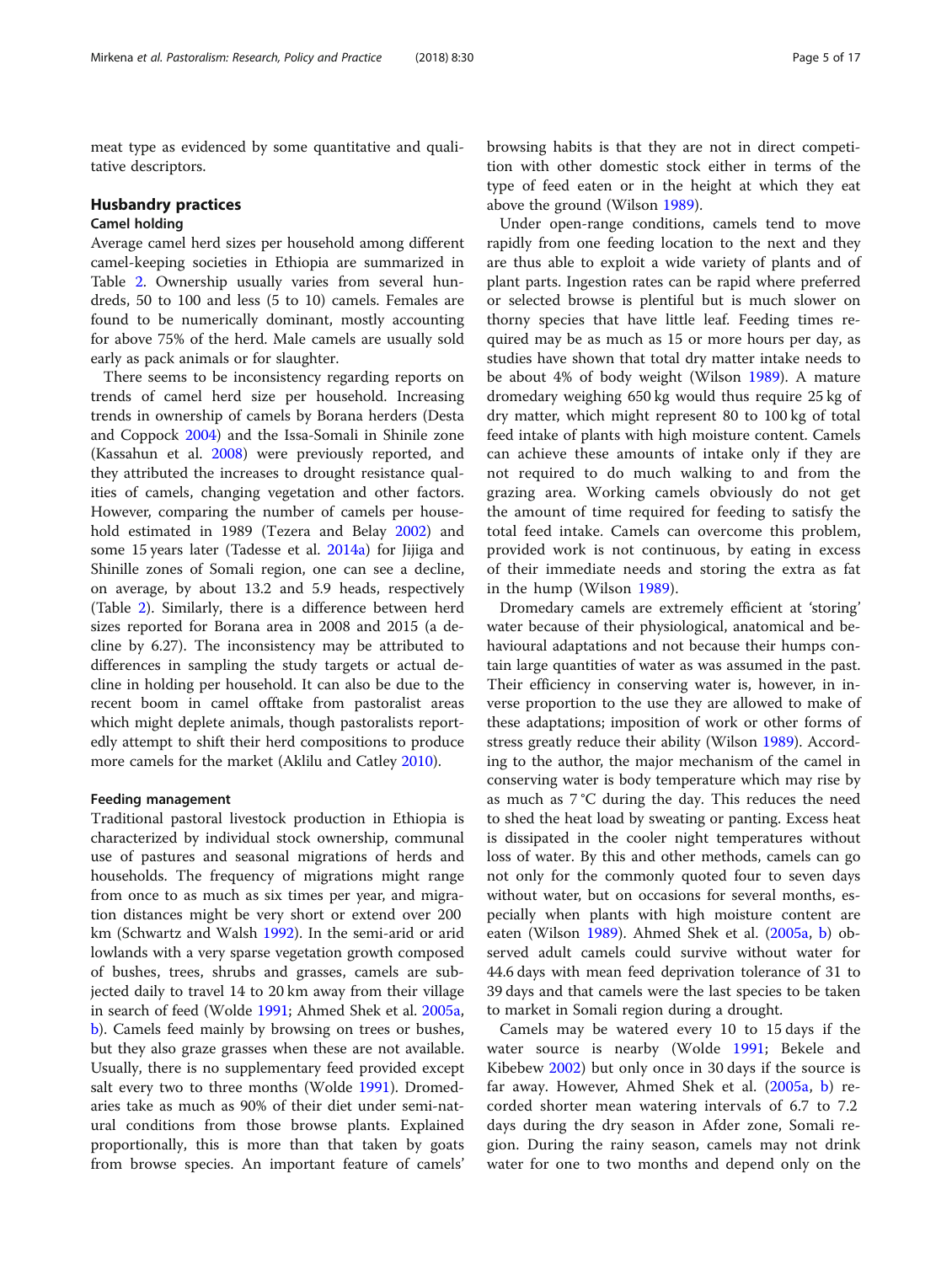<span id="page-5-0"></span>

| Camel type     | Geographic distribution                                                                                                                                | Colour and hair type                                                          | Conformation                                                                                                                                              | Hump position                    | Remarks                                                                                                                                                                                                                                                                                                                                   |
|----------------|--------------------------------------------------------------------------------------------------------------------------------------------------------|-------------------------------------------------------------------------------|-----------------------------------------------------------------------------------------------------------------------------------------------------------|----------------------------------|-------------------------------------------------------------------------------------------------------------------------------------------------------------------------------------------------------------------------------------------------------------------------------------------------------------------------------------------|
| Jijiga camel   | 7° 10′ N to 9° 30′ N and 42° 00′ E to 43°<br>15′ E. Found in Jijiga and Fik zones of<br>Somali Region                                                  | Predominantly brown<br>colour, medium hair<br>length                          | conformation of triangular shape<br>Predominantly large udder and<br>abdomen; milk type animal<br>teats, large milk vein and                              | Thoracic                         | During dry season, they migrate 20 to 60 km to Kora,<br>Daketa and Gobayle within their breeding tract                                                                                                                                                                                                                                    |
| Hoor camel     | E. Found in Gode, Afder and Kebridahar<br>5° 15' N to 6° 44' N and 43° E to 44° 16'<br>zones of Somali Region                                          | red and yellowish white,<br>Varies from brown to<br>short hair length         | Small ear, large udder and teat<br>size, long tail and large<br>abdominal girth                                                                           | Thoracic                         | but considered less resistant to diseases, water scarcity<br>During dry season, the pastoralists together with their<br>potential than other population in the breeding tract<br>livestock migrate 50 to 100 km to Danan, Afder and<br>Preferred because of their high milk production<br>and drought.<br>Suben                           |
| Gelleb camel   | E. Found in Gode, Afder and Kebridahar<br>5° 15' N to 6° 44' N and 43° E to 44° 16'<br>zones of Somali Region                                          | pigmented skin, muzzle<br>Dominant brown and<br>red coat colour,<br>and hoofs | chest and long chest depth<br>exceptionally wider hip and<br>Longer in height, long tail,                                                                 | cervico-thoracic<br>Thoracic and | population is termed Aiden. It is said to be more tolerant<br>to high temperature and scarcity of feed and water<br>and resistant to disease than the two parents<br>A crossbred between Hoor and Gelleb camel                                                                                                                            |
| Amibara camel  | 8° 58' to 10° 00' N and 40° 5' to 40° 27'<br>E; from Awash to Gewane in the north<br>and Bure-Mudaitu and Afambo in the<br>east and west, respectively | colour, short hair length<br>Brown to grey coat                               | and small abdominal and heart<br>Medium-sized udder and teats,<br>smaller body size and weight<br>girth                                                   | cervico-thoracic<br>Thoracic and | During trypanosomiasis infestation period and flooding<br>they migrate 50 to 200 km up to Shewa-Robit, Mollale,<br>livestock migrate 30 to 50 km to the highland around<br>Argoba area. During dry season and drought period,<br>of Awash River, the pastoralists together with their<br>and keep their livestock adjacent to Awash River |
| Mille camel    | E. Distributed in areas from Mille to Chifra<br>11° 9' to 13° 43' N and 40° 25' to 41° 22'<br>to the West and Dubti to the North                       | colour with short hair<br>Red to brown coat<br>length                         | size, large ear, long neck and long<br>legs are the main features of this<br>Medium to long tail, small body<br>population; medium udder and<br>eat sizes | Thoracic                         | and zone 5 (Dalifage and Dawe districts) of Afar region<br>reach 100 to 250 km to zone 4 (Yalo and Teru districts)<br>During dry and drought periods, migration distances<br>and up to Bati in Amhara region                                                                                                                              |
| Liben camel    | 3° 30' to 5° 30' N and 39° 00' to 41° 00'<br>E (in Liben and Borana zones)                                                                             | Brown, red, black and<br>white                                                | and abdominal girth, with wide<br>heavy body weight, large heart<br>circumferences with long legs,<br>Large ear size, large hoof<br>hip and chest         |                                  | Considered to be meat type animal. During dry/drought<br>migrates 100 to 200 km to Konso and Gofa districts in<br>periods and occurrence of conflict, the population<br><b>SNNPR</b>                                                                                                                                                      |
| Shinille camel | 9° 30' to 10° 30' N and 41° 15' to 42° 30'<br>E (Shinille Zone and eastern Oromia<br>region)                                                           | Grey and brown                                                                | muscled and prominent shoulder<br>Short neck and large ears, small<br>body size and light weight,<br>and rump, large udder and<br>medium teat size        | Thoracic                         | its aggressive character. During dry and drought periods,<br>the camel population migrates 50 to 100 km out of their<br>Appropriate to pull and carry heavy equipment, known<br>breeding tract to Chelenko, Daketa and Fafen in Jijiga<br>area<br>Ğ                                                                                       |

Table 1 Camel ecotypes in Ethiopia Table 1 Camel ecotypes in Ethiopia Adapted from Tadesse et al. (2014a, 2015a, b) Adapted from Tadesse et al. ([2014a](#page-16-0), [2015a](#page-16-0), [b](#page-16-0))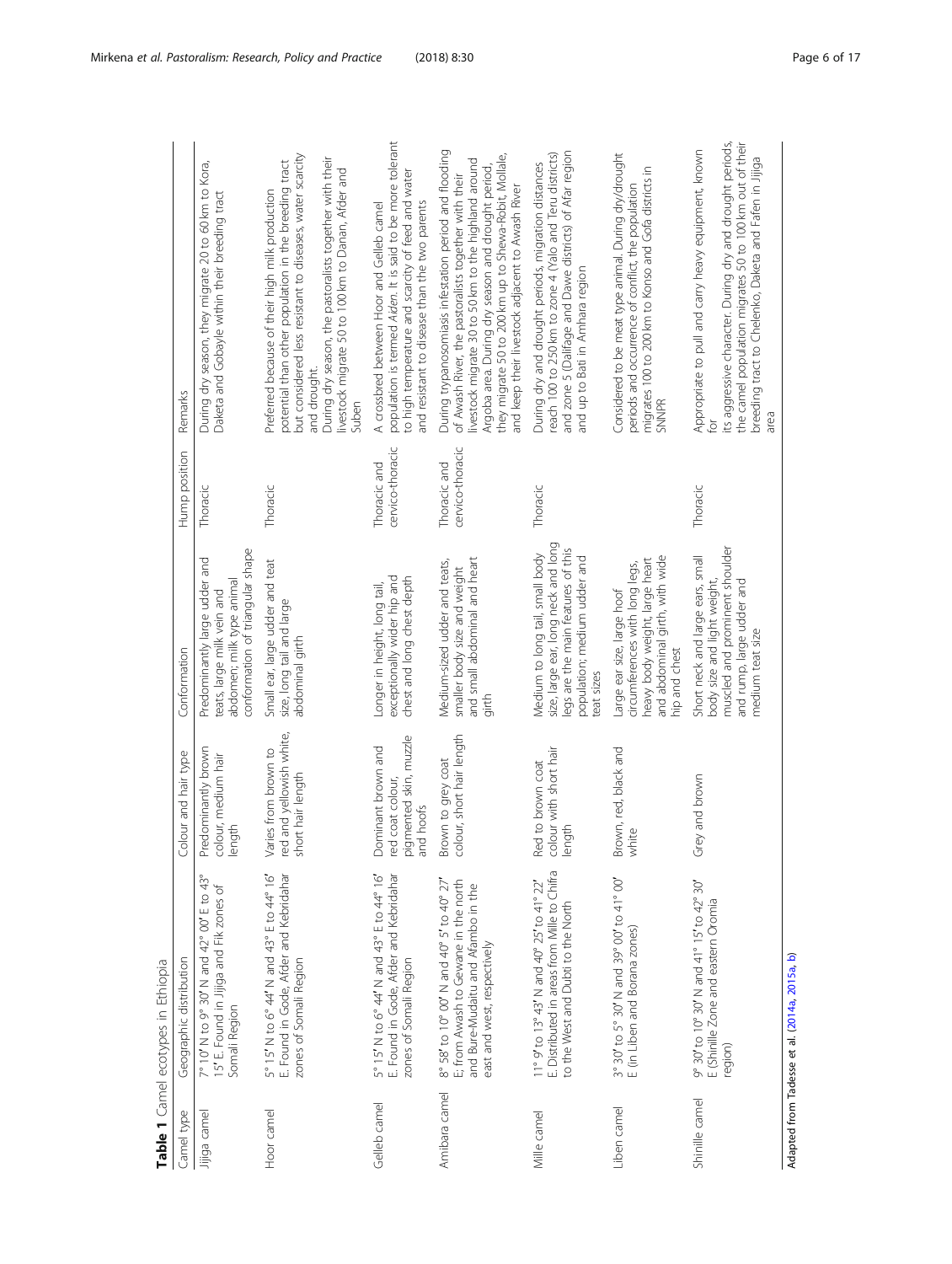| Region | Location            | Camel holding per household |                          | Source                | Remarks       |
|--------|---------------------|-----------------------------|--------------------------|-----------------------|---------------|
|        |                     | Average                     | Range                    |                       |               |
| Somali | Jijiga              | 37.6                        | $\overline{\phantom{0}}$ | Tezera and Belay 2002 | 1989 estimate |
|        | Jijiga              | 35.2                        | 7 to 93                  | Tezera and Belay 2002 | 1996 estimate |
|        | Jijiga              | 20.4                        | 4 to 40                  | Tadesse et al. 2014a  |               |
|        | Jijiga and Shinille | 25.7                        | 1 to 150                 | Eyasu 2009            |               |
|        | Shinille            | 26.1                        | $\overline{\phantom{0}}$ | Tezera and Belay 2002 | 1989 estimate |
|        | Shinille            | 22.7                        | 4 to 73                  | Tezera and Belay 2002 | 1996 estimate |
|        | Shinille            | 20.2                        | 2 to 35                  | Tadesse et al. 2014a  |               |
|        | Gode                | 27.5                        | 6 to 52                  | Tadesse et al. 2014a  |               |
|        | Moyale              | 24.1                        | 8 to 50                  | Tadesse et al. 2014a  |               |
|        | Babile              | 34.5                        | 16 to 66                 | Sisay et al. 2015     |               |
|        | Gursum              | 28.5                        | 16 to 51                 | Sisay et al. 2015     |               |
| Afar   | Amibara             | 19.2                        | 4 to 50                  | Tadesse et al. 2014a  |               |
|        | Mille               | 28.1                        | 2 to 35                  | Tadesse et al. 2014a  |               |
| Oromia | Borana              | 19.6                        | ٠                        | Megersa et al. 2008   |               |
|        | Borana              | 13.33                       |                          | Dejene 2015           |               |

<span id="page-6-0"></span>Table 2 Average camel holding per household in major camel-rearing areas

moisture content of the plants browsed. The amount of water camels can consume at a time has been estimated inconsistently: as much as 200 l (Wolde [1991\)](#page-16-0); 90 l in a very short time following severe dehydration amounting to 30% of initial body weight (Wilson [1989\)](#page-16-0); 126 to 140 l at first pause; and 49 to 55 l at the second pause (Ahmed Shek et al. [2005a](#page-14-0), [b](#page-14-0)).

Mobility is an inherent strategy of the pastoralists to efficiently utilize the spatially and temporally distributed grazing and water resources. Camels and cattle usually trek over long distances in search of feed and water. The herd may be subdivided in to what is known as 'wet herd' and 'dry herd'. The wet herd is composed of milking cows (of both cattle and camels) and their calves that are kept around homesteads. The dry herd travels long distances. In Borana, for instance, the grazing lands are thus sub-divided into dry- and wet-season grazing, accordingly (Coppock [1994\)](#page-15-0). However, among the Borana and Guji who were primarily cattle herders and who used to highly value cattle more than camels, utilization of rangelands by camels is restricted, i.e. cattle herders restrict camels from passing or browsing grazing lands before cattle. In addition, the hierarchy for camels to get access to water is after cattle (Megersa et al. [2008\)](#page-15-0).

In the case of camels, about 90% of the Karayu Oromo migrated to other distant districts inhabited by other Oromo clans and trek them as far as 250 km (as far as Siraro and Shala in the south or Ada'a/Dukem areas to the northwest approaching the capital Addis Ababa very closely) from their centre (Gebru et al. [2008\)](#page-15-0). Many of the Afar pastoralists in Awash Fantale and Amibara districts (about 98%) migrated with their animals to Samayu, Madal, Fantale, Bulga riverside, near the hot spring. However, the overwhelming majority of both ethnic groups (90% of the Karayu Oromo and 60% Afar) were worried that mobility as a strategy has already become a source of concerns around security of their animals and their lives, death of animals en route, incidence of diseases and predators (Gebru et al. [2008\)](#page-15-0).

In the Somali region, 95% of the pastoralists practise traditional nomadic and transhumance management systems whereas only 5% of them are sedentary pastoralists. The mobility pattern involves taking camels to mountain areas during wet season to avoid tick infestation and flies (hence to prevent tick-borne diseases and foot wounds) and to valleys during dry season in search of cactus (Opuntia ficus indica) and water for their camels (Keskes et al. [2013\)](#page-15-0). It is a common practice for Somali camel keepers to cross national and international boundaries in search of feed and water particularly during drought years. In Jijiga, many households (58%) practise agro-pastoralism while the other 42% practise pastoralism (Keskes et al. [2013](#page-15-0)).

#### Housing

Camels are usually herded during the daytime on communal grazing lands and kept during night in traditional kraals made of thorny bushes and tree branches around homesteads or settlements as protection from predators and thieves/raiders. It is not a common practice to keep camels with other species in a single *kraal*. In some areas, camels may also be left to roam around during night time.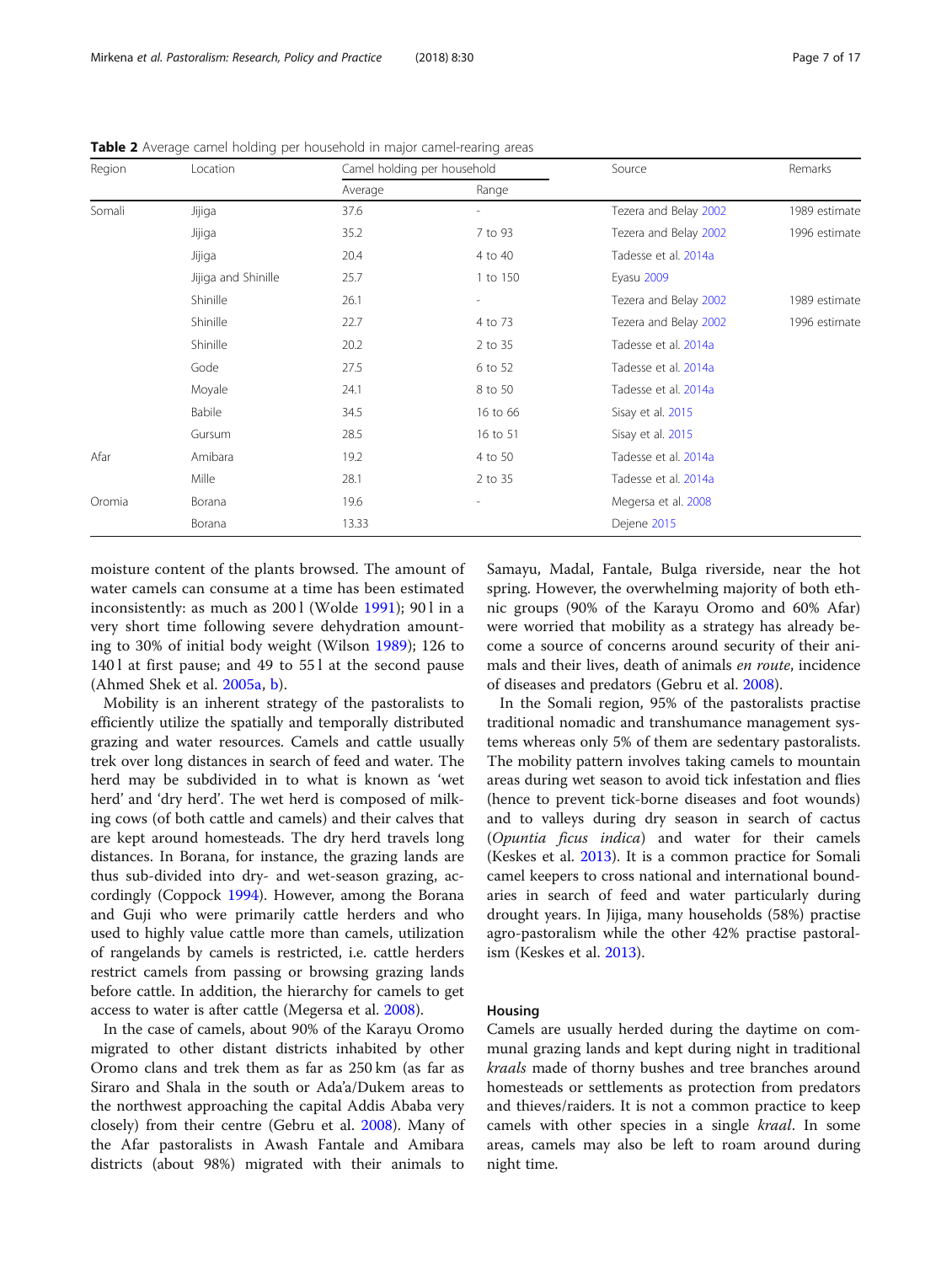#### Camel breeding

Definition of breeding objectives (BO) for specific production systems is extremely important. BOs are clear and concise statements of high-level goals or targets that are production system specific. They may include all relevant attributes of an animal with defined and tangible economic values (e.g. production, reproduction, fitness and health characteristics) and intangible values such as aesthetic virtues of an animal. The importance of each attribute depends on production circumstances (e.g. milk vs. meat or fitness vs. other reproduction traits). Vigilant analysis of information on all aspects of the production system provides a set of BOs (FAO [2010](#page-15-0)).

Studies on definition of BO traits of camel keepers in Ethiopia are too scanty. Limited available literature indicates that pastoralists highly value and consider milk production potential of camels as evidenced by their trait preferences (Tadesse et al. [2014b\)](#page-16-0), proportion of female camels they keep in the herd (Megersa et al. [2008](#page-15-0); Ahmed Shek et al. [2005a](#page-14-0), [b\)](#page-14-0) and their bull selection practices (Wolde [1991](#page-16-0); Tezera and Belay [2002\)](#page-16-0). It is a common practice for pastoralists to keep higher number of female camels than males at all age categories, i.e. calves, growing young ones and adults (Tezera and Belay [2002](#page-16-0); Bekele and Kibebew [2002](#page-14-0)), indicating the importance of reproduction and milk production in arid areas.

Tadesse et al. [\(2014b\)](#page-16-0) reported that pastoralists in Amibara, Mille, Shinille, Gode, Liban and Jijiga ranked milk yield as their first trait of choice; for those in Moyale district, adaptation trait was the primary preference. The authors further indicated growth trait was ranked second by Mille, Gode, Liben and Jijiga pastoralists whereas adaptation trait was ranked second by Amibara and Shinille pastoralists. Trait preference indices also revealed milk production ranked first with adaptability, breeding efficiency, growth, ability to give birth to more female and draught capacity traits with changes in rank across the different sites (Tadesse et al. [2014b](#page-16-0)).

Usually, a breeding bull is selected on criteria such as colour, beauty, size, physical condition and the milk production potential of its ancestors (Wolde [1991](#page-16-0); Tezera and Belay [2002\)](#page-16-0). In addition, preference is given to a bull that hails from more female-bearing ancestors. This type of bull is believed to have a shiny hair coat and on the whole look like a 'beautiful dam'. If the selected breeding bull produces a higher proportion of male offspring for three consecutive years, it is culled and replaced by a new bull (Tezera and Belay [2002](#page-16-0)). Once a bull is selected as a stud, it is not used for any purpose other than breeding until the end of its reproductive life (Wolde [1991](#page-16-0); Keskes et al. [2013a,](#page-15-0) [b](#page-15-0)). Male camels which are not fit as stud are either culled or separated from the herd and tamed for draught (Wolde [1991\)](#page-16-0). On the other hand, female camels are not usually culled except due to reasons such as diseases, old age and poor (re) production performances (Keskes et al. [2013b](#page-15-0)). Farah et al. ([2004\)](#page-15-0) report similar breeding management practised by pastoralists in northern Kenya who also focus on the selection of breeding bulls employing specific criteria which may include a bull's dam (milk production, fitness), bull's sire (fitness) and a bull's own performance (body confirmation, fitness, docility and disease and drought tolerance).

There is considerable divergence regarding the practice of allocating breeding females to a breeding male (i.e. the male to female ratio) among the Ethiopian camel breeders. For instance, those in Ogaden select only one stud bull for a herd of 40 to 50 females (Wolde [1991\)](#page-16-0). Similarly, in Afar, only one bull is assigned for a herd of 30 to 50 females (Keskes et al. [2013a\)](#page-15-0). On the other hand, 2 to 4 bulls may be kept in the herd with a male to female ratio of 1:13 in Shinille, Jijiga and Moyale districts (Tadesse et al. [2014b](#page-16-0)). There is also a considerable difference as to the ideal male to female ratio during the breeding season. According to a review by Mukasa-Mugerwa [\(1981\)](#page-15-0), estimates vary from as low as 1 male per 5 to 7 females, through medium levels of 1:10 to 30 to as high as 1:50 to 80. Major determining factors include the management practices of pastoralists, the condition and stamina of the male, his libido and the fertility level of the females. A bull can breed three females per day at the peak of the breeding season, although higher levels are possible (Mukasa-Mugerwa [1981](#page-15-0)).

Among some camel producers in Eastern Africa, it is a common practice to forcefully mate female camels whenever a rutting bull is available and may result in over 50% successful conception (Schwartz and Walsh [1992](#page-15-0)). Usually, ovulation in camels can be induced by mating, artificial insemination and spontaneously during the height of the breeding season as their oestrous cycle consists merely of follicular waves, that is a continuous development and regression of follicles during the breeding season. Ovulation takes place 36 to 48 h after the stimulus. Multiple ovulations are possible, but the incidence of twin birth is very low. There is evidence for high early embryonic loss rate. The gestation period is about 13 months (370 to 390 days) long (Schwartz and Walsh [1992](#page-15-0)).

It is common for camel-herding men to aid the entrance of the male penis into the female genitalia, although experienced breeding bulls can often mate the females without help (Mukasa-Mugerwa [1981](#page-15-0); Tezera and Belay [2002](#page-16-0)). However, inexperienced bulls, which are either less than six or seven years old, or which were previously used for transport and then for breeding, mostly need assistance, usually provided by male herders during mating (Tezera and Belay [2002\)](#page-16-0).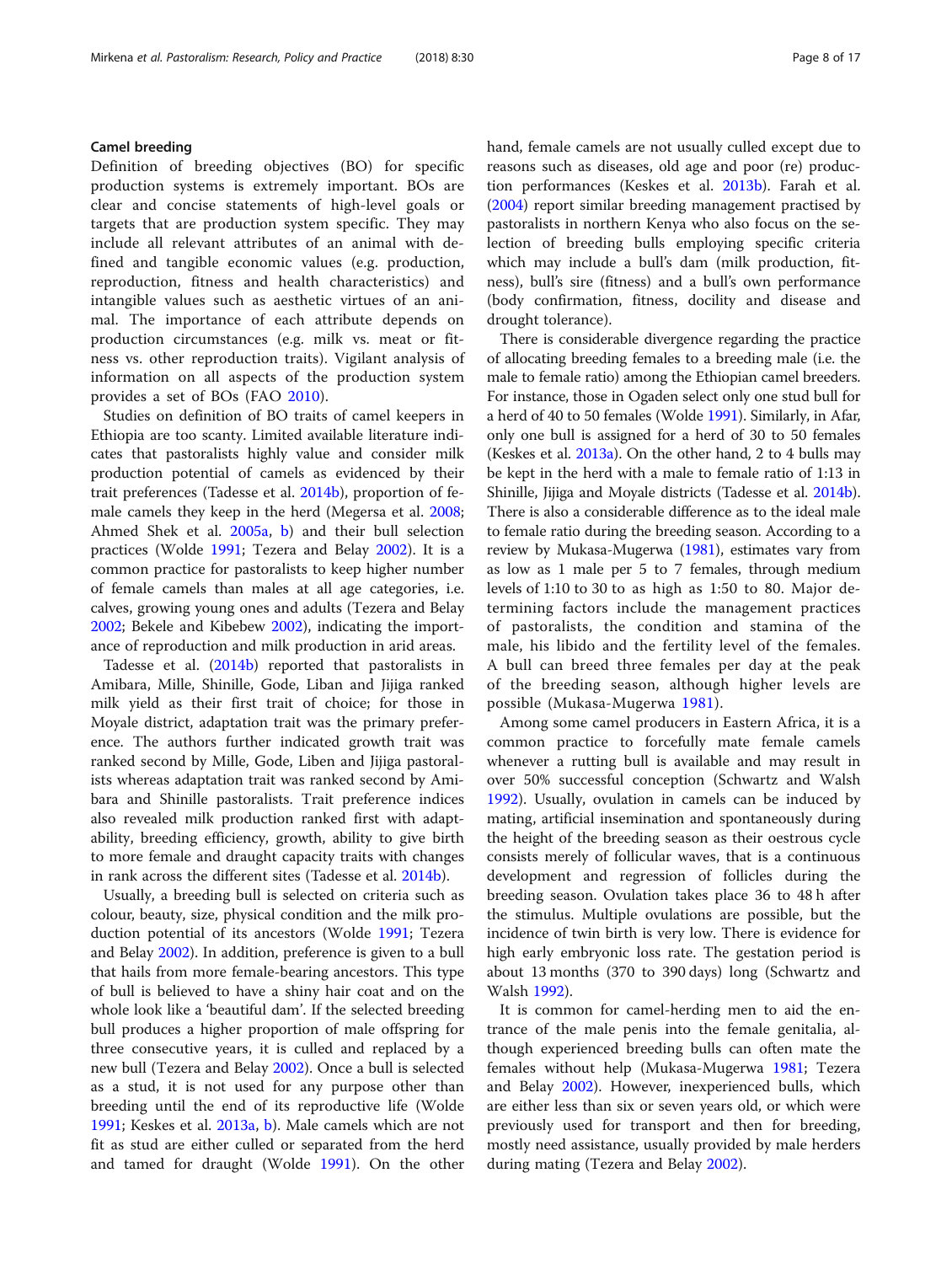Even though camels in the tropics are not generally seasonal breeders, camels in Ethiopia show a seasonal reproductive function, breeding (mating) and calving patterns which correspond to the annual/biannual rainfall pattern and feed availability. In Borana, the major breeding and calving season extends from April to June while a minor breeding season occurs during October and November (Megersa et al. [2008\)](#page-15-0). Somali camels around Jijiga and Shinille are bred mostly during the wet season between April/May and September (Tezera and Belay [2002](#page-16-0)). In Erer valley, East Hararghe, Mekuriaw and Tafesse ([2000](#page-15-0)) monitored pastoral herds and found that 85% of the matings and 86% of the calvings occurred during the wet season, demonstrating the seasonality of reproduction among camels in the area. These observations are in congruence with the report of Schwartz and Dioli ([1992](#page-15-0)) that the breeding season of camels (both males and females) is very short and coincides with the rainy season, implying their reproduction performance is influenced by nutritional factors.

#### Milking

Milk extraction for human consumption begins three days after calving. Following stimulation of milk let-down by a suckling calf for few seconds, milk is extracted by hand into a milking vessel, commonly a wooden container. Only males are allowed to milk camels among the Afar, Boran and Somali pastoralists (Tafesse et al. [2002;](#page-16-0) Eyasu [2009](#page-15-0); Keskes et al. [2013](#page-15-0); Sisay et al. [2015](#page-16-0); Tadesse et al. [2015a](#page-16-0), [b\)](#page-16-0). Among the Afar and Somali pastoralists in particular, women are not allowed to milk camels because camels are highly valued and considered as sacred animals among both societies (Tadesse et al. [2015a](#page-16-0), [b](#page-16-0)). In addition, as camels are milked in a standing position, the task requires enormous energy which makes it difficult for females to perform milking camels. Besides there is a belief held by the communities that lactating camels do not allow women to milk them or do not let down sufficient milk for women milkers (Tadesse et al. [2015a](#page-16-0), [b](#page-16-0)).

In the typical milking routine, as described by Eyasu ([2009](#page-15-0)), the owners prepare a milking vessel and call a lactating camel by name from the enclosure to a separate open milking area where the calf is kept. Then, the calf is allowed to suckle its dam for a few seconds to around a minute to stimulate milk ejection. After this, one man holds or chases the calf away while another man milks the camel at a standing position with one knee raised to support the milking vessel on his lap. It is also common for two men standing on opposite sides of the camel performing milking simultaneously, each working on the right and left quarters of the udder (Tafesse et al. [2002](#page-16-0)). Milking frequency ranges from twice to five times a day (Eyasu [2009](#page-15-0); Sisay et al. [2015](#page-16-0)). Washing of the udder and teats of the camels before milking is not practised by many pastoralists, and they do not wash their hands and the milking vessels prior to milking. The milking area is generally full of dust and dung and without shade, causing a negative impact on the quality and safety of the milk produced (Eyasu [2009\)](#page-15-0).

### Production performance

Reports of camel productive performance evaluation studies in Ethiopia under controlled experimental conditions are not available. Evaluation studies are mostly based on the monitoring of pastoral herds managed traditionally or on producer memories extracted through interviews. Table [3](#page-9-0) presents the estimates of productive performance of Ethiopian camel populations summarized from various studies.

#### Growth and weaning

Camels are known to be slow-growing and maturing animals. Anecdotal evidences based on on-farm monitoring of pastoral herds in Erer valley (eastern Ethiopia) revealed that growth rate of monitored growing camels was as low as 50 g/day (Mekuriaw and Tafesse [2000](#page-15-0)). On the other hand, Yusuf and Bekele ([2004\)](#page-16-0) quote reports on herds of camels maintained in northern Kenya and those under experimental conditions in unspecified locations as having growth rates of 222 and 655 g/day, respectively (Table [3](#page-9-0)).

Camel calves are usually weaned at an age of six to 12 months in Eastern Africa, depending on abundance of milk (Schwartz and Dioli [1992\)](#page-15-0). In Ethiopia, mean weaning age, in months, is six with a range of three to nine (Tefera and Abebe [2012\)](#page-16-0). If milk either is in abundant supply or demand is low, the herders may not interfere and let calves suckle until their mothers dry up. Normally, there is stiff competition for the milk between calf and herder, meaning that the calf is forced to be weaned as soon as it is able to consume sufficient forage. Weaning techniques include transfer of the calf to a different herd; tying off the teat; blocking with udder basket; pushing thorns through the upper lips of the calf from inside and fixed in place with acacia resin; cutting a thin strip from each nostril with skin flaps left hanging; or cutting a thin strip of skin from the nose and tying a bark around it so that it stands upright (Schwartz and Dioli [1992\)](#page-15-0). The latter two techniques make suckling uncomfortable to the calf.

#### Milk

Camels produce more milk and for longer period of time than any other milk animal held under the same harsh conditions (Farah et al. [2007](#page-15-0)). Milk is the most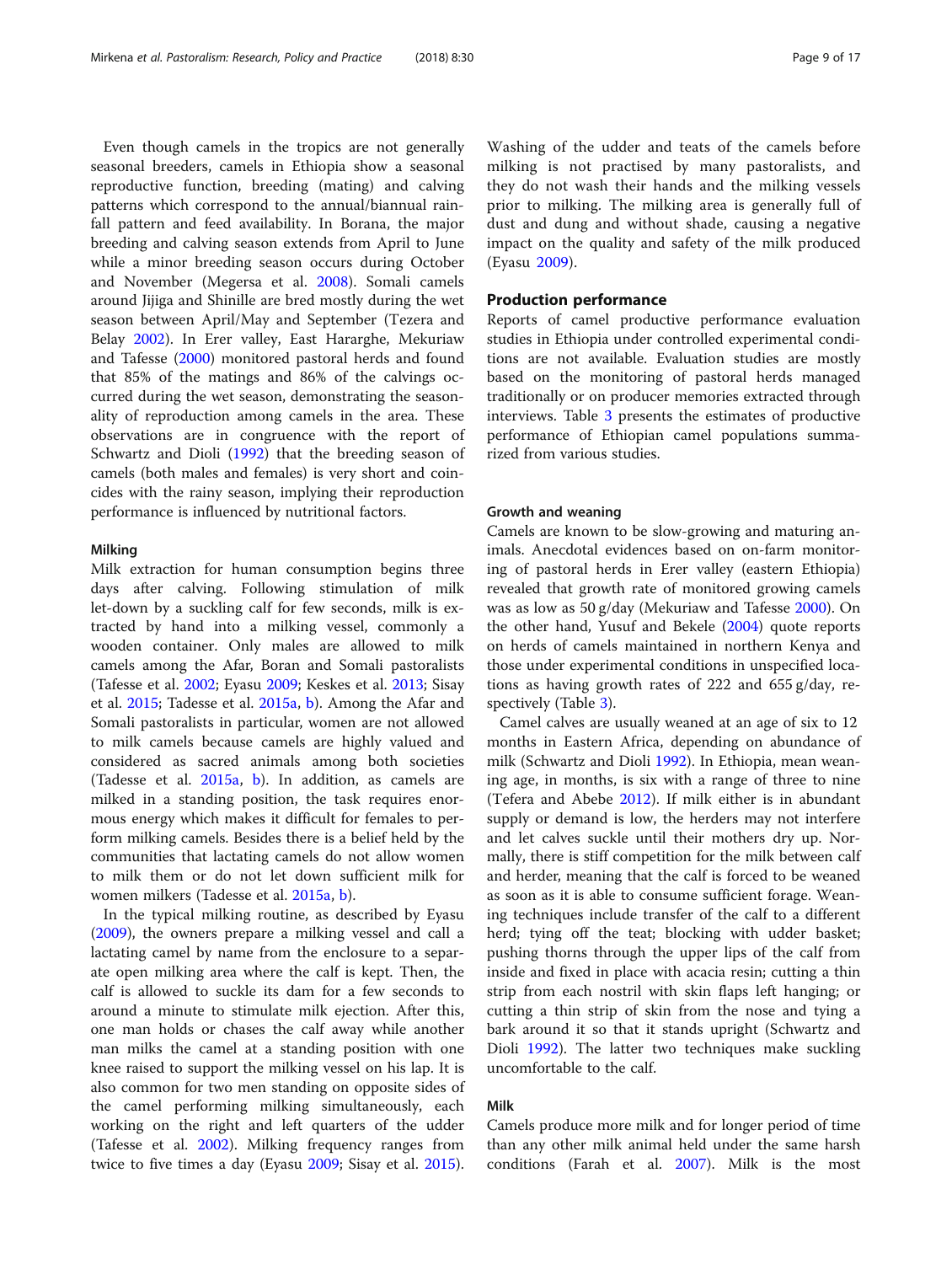| Parameter                | Estimates             | Location                        | Source                    |
|--------------------------|-----------------------|---------------------------------|---------------------------|
| Milk yield, kg/day       | 8 to 10               | Ogaden, Somali                  | Wolde 1991                |
|                          | 2.92 (2.7 to 4.92)    | Afar and Somali                 | Tadesse et al. 2015a, b   |
|                          | 4.14 (1.26 to 6.77)   | Erer, Somali                    | Bekele et al. 2002        |
|                          | 5.2 (1 to 10)         | Jijiga and Shinille, Somali     | Eyasu 2009                |
|                          | 6                     | Borana                          | Megersa et al. 2008       |
|                          | 4(3 to 5)             | Jijiga, Somali                  | Sisay et al. 2015         |
|                          | 6.57                  | Borana, Oromia                  | Dejene 2015               |
|                          | 3.75                  | Erer valley, East Hararghe      | Mekuriaw 2007             |
| Milk yield, kg/lactation | 2009                  | Jijiga, Somali                  | Tezera and Belay 2002     |
|                          | 1244                  | Shinille, Somali                | Tezera and Belay 2002     |
|                          | 1585                  | Afar and Somali                 | Tadesse et al. 2015a, b   |
|                          | 1422                  | Erer, Somali                    | Bekele et al. 2002        |
|                          | 2040                  | Babille and Gursum, Somali      | Sisay et al. 2015         |
| Lactation length, months | 14                    | Ogaden, Somali                  | Wolde 1991                |
|                          | 13.76 (10.75 to 19.4) | Afar and Somali                 | Tadesse et al. 2015a, b   |
|                          | 11.51 (6 to 24)       | Somali                          | Keskes et al. 2013b       |
|                          | 12                    | Afar                            | Keskes et al. 2013a       |
|                          | 12 (7.5 to 18.9)      | Erer, Somali                    | Bekele et al. 2002        |
|                          | 12.7 (6 to 24)        | Jijiga and Shinille, Somai      | Eyasu 2009                |
|                          | 13.85                 | Babille, Somali                 | Sisay et al. 2015         |
|                          | 12.53                 | Gursum, Somali                  | Sisay et al. 2015         |
|                          | 13.38                 | Borana, Oromia                  | Dejene 2015               |
| Growth rate, g/day       | 222                   | North Kenya                     | Yusuf and Bekele 2004     |
|                          | 50.68                 | Erer valley, East Hararghe      | Mekuriaw and Tafesse 2000 |
|                          | 655                   | Experimental condition          | Yusuf and Bekele 2004     |
| Offtake, %               | 3.7                   | Borana, Oromia                  | Megersa et al. 2008       |
|                          | 4.86                  | Afar Region                     | Keskes et al. 2013        |
|                          | 4.74                  | Erer valley, East Hararghe      | Mekuriaw and Tafesse 2000 |
| Dressing percent         | 52.8                  | Isa camel, Somali               | Wolde et al. 2002         |
|                          | $54.03 \pm 5.13$      | Eastern Ethiopia, male camels   | Kurtu 2004                |
|                          | $50.65 \pm 3.70$      | Eastern Ethiopia, female camels | Kurtu 2004                |
| Carcass yield, kg        | 233.4                 | Isa camel, Somali               | Wolde et al. 2002         |
|                          | 230.02 to 240.28      | Babile, male camels             | Mehari et al. 2007        |
|                          | 187.74 to 195.14      | Babile, female camels           | Mehari et al. 2007        |
|                          | 214.77 to 225.03      | Kebribeyah, male camels         | Mehari et al. 2007        |
|                          | 199.76 to 207.16      | Kebribeyah, female camels       | Mehari et al. 2007        |
| Herd growth, %           | 0.3 to 18.6           | World estimate                  | Yusuf and Bekele 2004     |
|                          | 10.66                 | Ethiopia estimate               | Yusuf and Bekele 2004     |

<span id="page-9-0"></span>Table 3 Estimates of productive performance of Ethiopian camel ecotypes

important camel product in arid and semi-arid environments of Eastern Africa, and in this region, camel milk is a valuable food source for humans. Total dry matter content of camel milk ranges from 12 to 15%, protein from 2.7 to 4.5%, fat from 2.9 to 5.2% and lactose up to 5.5% (Schwartz and Walsh [1992](#page-15-0)). The high content of vitamin C, which may reach 2.9 mg/100 g, is of special importance particularly in areas where food of plant origin is rare. Estimates of milk yields, be the daily yields or lactation yields, differ widely. Reported daily yields range from 3.5 to over 20 l; corresponding annual lactation yields from 800 to over 4000 l. Lactation lengths likewise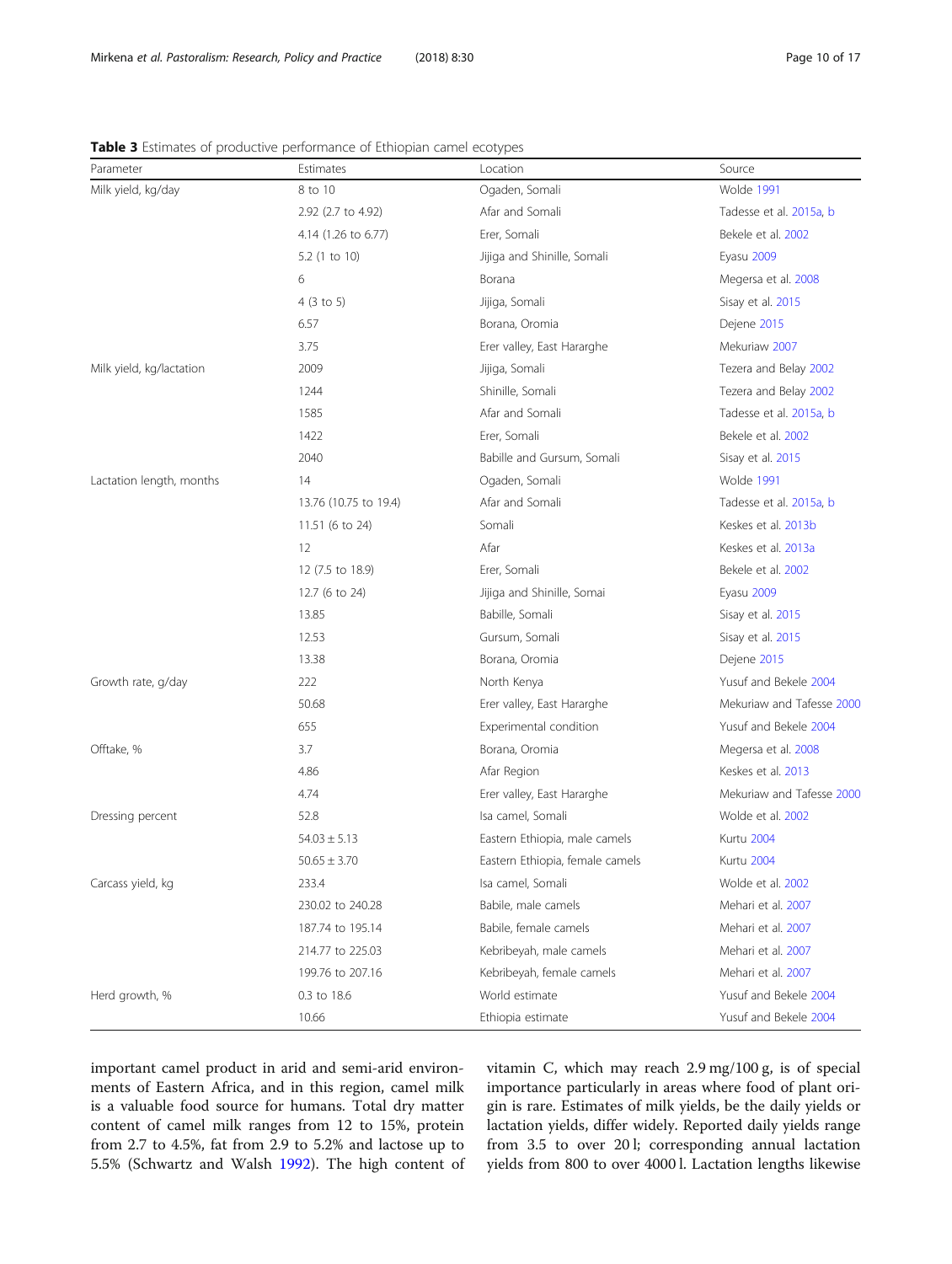show a large variation of eight months to almost two years (Schwartz and Walsh [1992\)](#page-15-0). Average daily milk yield estimates for camel populations in different regions of Ethiopia range from 1 to 10 kg while lactation yield estimates are between 1,244 kg for Shinille population and 2,040 kg for Jijiga population (Table [3\)](#page-9-0).

#### Lactation length

Lactation lengths can be easily recorded or estimated under any production conditions. Camels are known for their longer lactation periods even in the worst years. Estimates abound for all Ethiopian camel populations. Estimates of mean lactation periods are about one year almost for the entire populations. Values ranging from as low as six months to as high as two years have also been reported (Table [3\)](#page-9-0).

#### Meat

Not much solid information is available on camel meat production, whereas estimates abound. Adult camel live weights range, depending on age, sex, breed, nutritional status and stomach fill, from approximately 320 to 750 kg; these weights are reached between five and seven years of age in pastoral production systems. Dressing percentage, as in other herbivores, ranges from 45 to 55%. Meat quality is largely age dependent, and as in other meat animals, good meat is from young slaughter stock. The majority of camels slaughtered are culls, and only a limited number of castrated males are especially raised for slaughter. Camel meat markets and camel meat consumption are, with the exception of Sudan, not very well developed in Eastern Africa, but lucrative export opportunities to Egypt, Libya, Saudi Arabia and the Gulf States do exist. Due to the intrinsically low reproductive rate, camels are not efficient meat producers. Offtake rates of 3 to 5% might already constitute a stress on the population (Schwartz and Walsh [1992\)](#page-15-0).

Although many pastoralists consume camel meat when available, camels are never slaughtered for home consumption of meat except occasionally during festive times, to fulfil cultural obligations such as funerals, wedding ceremonies and religious festivals or when camels are accidentally injured (Wolde [1991;](#page-16-0) Eyasu [2009](#page-15-0)). However, camel meat is sold to consumers from butcher shops in towns such as Dire Dawa, Harar and Jijiga (Wolde [1991;](#page-16-0) Kurtu [2004](#page-15-0)).

A survey on camel meat productivity and consumption conducted in Jijiga and Harar towns by Kurtu [\(2004\)](#page-15-0) indicated that the dressing percentage of eastern Ethiopia camels was found to be  $54.03 \pm 5.13$  for male camels and  $50.65 \pm 3.70$  for female camels. Mehari et al.  $(2007)$  $(2007)$  reported carcass yields of 230 to 240 kg for males and 188 to 195 kg for females in Babile and 215 to 225 kg for males and 200 to 207 kg for females in Kebribeyah.

According to Mehari et al. [\(2007\)](#page-15-0), 53 and 23.5% of respondents from Babile believe that preserved camel meat can stay unspoiled and safe for consumption after five and 10 years, respectively. Similarly, 50% of respondents in Kebribeyah claimed it can stay unspoiled and safe for consumption after many years.

#### Work

There is enormous economic significance of the various forms of services rendered by camels (Wolde [1991](#page-16-0)). Within Eastern Africa, camels are most frequently used as pack animals and also for riding. Use of camels as draught animals is traditionally practised in some parts of Ethiopia. Elsewhere, occasional use is made of camels for driving oil mills, operating water wheels or drawing irrigation water from deep wells (Schwartz and Walsh [1992](#page-15-0)). They are widely used for transporting water, firewood, commercial goods, and huts and household goods during seasonal migrations. The technology used is simple to primitive. Pack saddles in the region are usually only a collection of sticks, ropes and pieces of rawhide which need to be refashioned at every loading (Schwartz and Walsh [1992](#page-15-0)).

Only male camels are used as pack animals. They played a crucial role in contraband trades transporting materials from countries such as Djibouti, Somaliland and Somalia. An adult male can carry  $\sim$  300 kg and cover up to 40 km/day (Wolde [1991\)](#page-16-0). Although it is currently restricted to lower altitude areas due to motorization, the caravan salt trade that would never be possible without the ardent services of camels is still in operation and will be remembered for its significant role in the economic and political history of Ethiopia (Aklilu and Catley [2011\)](#page-14-0).

## Reproductive performance

Population growth estimates derived from various simulation models lie between 1.5 and 8% annual increase provided there is no drought, disease outbreak or any other calamity. There is only a marginal scope to improve productivity in the camel via interventions that target any reproduction parameters. The inherent reproductive rate in camels is very low in comparison to all other domestic herbivores, and significant improvements are conceivable only at high cost or will be counterproductive on other productivity parameters (Schwartz and Walsh [1992](#page-15-0)).

#### Puberty and age at first calving

Table [4](#page-12-0) gives estimates of some reproductive parameters for Ethiopian camel populations in different areas. Generally, it appears that females reach puberty well ahead of their male counterparts. Age at which female and male camels achieve puberty ranges between 3.9 and 4.7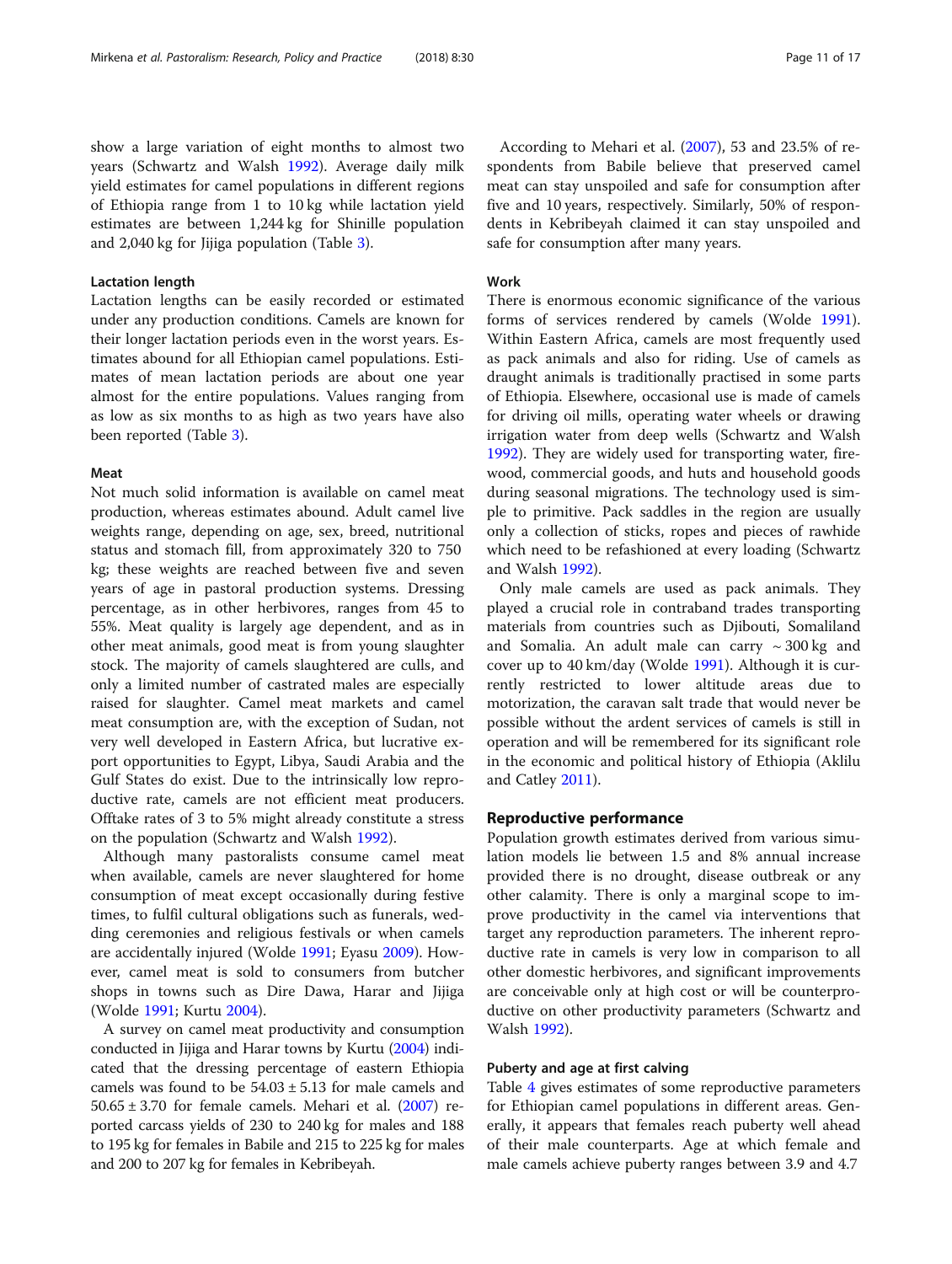years and 5.5 and 6.5 years, respectively. The lowest and longest reported age at first calving was 4.95 and six years, respectively (Table [4](#page-12-0)). On average, female camels deliver their first offspring around five years under Ethiopian conditions. Traditionally managed bulls reach age at first service at 5.5 years and achieve full sexual maturity at seven years of age during which time they achieve the capacity to accomplish 11 services per day and also successfully breed 60 to 70 cows in a breeding season (Ahmed Shek et al. [2005a](#page-14-0), [b](#page-14-0)).

#### Oestrous and calving interval

After reaching sexual maturity, the female dromedary in Eastern Africa exhibits regular oestrous cycles, which nevertheless seem to be limited to particular periods of the year (Mukasa-Mugerwa [1981](#page-15-0)), mainly influenced by the nutritional status of the animal rather than by photoperiodic phenomenon. Once in breeding age, female camels cycle every 20 to 25 days (average 23.4 days). During the oestrous period, they show both anatomical and nervous signs of heat such as restlessness, seeking company of the male, continuous bleating and developing a swollen vulva often associated with a discharge. The female in heat may emit a penetrating foul smell from the vulva that could be smelt over long distances but which has an excitative effect on breeding bulls (Mukasa-Mugerwa [1981](#page-15-0)).

Calving interval is normally two years on average (Table [4](#page-12-0)) with values ranging from close to 18 months in Borana (Dejene [2015\)](#page-15-0) to 31.2 months in Afar (Keskes et al. [2013a\)](#page-15-0).

#### Longevity and lifetime productivity

Female camels can remain fertile to an age of 25 years during which time they may produce 8 to 10 calves in a lifetime; in pastoral production systems, only a small fraction of the breeding females will reach this and the average lifetime performance will be around 6 to 7 calves (Schwartz and Walsh [1992\)](#page-15-0). However, Tezera and Belay ([2002](#page-16-0)) recorded 11.6 calves produced by a single female based on herders' recollection (Table [4\)](#page-12-0).

#### Major camel diseases

Pathogens and diseases related to camelids are less well known than those of other domesticated species, but have attracted growing attention recently. For instance, several unusual disease incidents caused by Trypanosoma evansi and morbillivirus infection, causing high morbidity and/or mortality rates in camels, were reported in the literature. There is an increasing need to determine whether camels are clinically susceptible and act as potential reservoirs and maintenance or bridge hosts to viral pathogens affecting other livestock and/or humans. Overall, dromedaries seem to be more resistant hosts for bovine, ovine or caprine viral diseases such as foot-and-mouth disease or rinderpest (Miguel et al. [2016](#page-15-0)).

Trypanosomiasis, camelpox, contagious ecthyma, dermatomycosis, pneumonia, mange mite infestations and internal parasites are among the major health problems previously reported in camels in Ethiopia (Richard [1979](#page-15-0); Demeke [1998](#page-15-0); Tefera and Abebe [2012](#page-16-0)). Camels may also be susceptible to bovine viral diarrhoea, infectious bovine rhinotracheitis, parainfluenza-3, respiratory syncytial virus and Rift Valley fever (Odeh et al. [1999](#page-15-0); Brown [2004\)](#page-15-0). Of the many diseases of camels that are rampant in the country, the 2006/2007 outbreak with hitherto undetermined cause(s) is the single most important disease with huge mortality (Tefera and Abebe [2012](#page-16-0)). The outbreak, however, seems to have been caused by a PPR-related virus (Roger et al. [2000;](#page-15-0) Haroun et al. [2002;](#page-15-0) Abraham et al. [2005](#page-14-0); Khalafalla et al. [2010](#page-15-0)).

In Erer, Somali Region, trypanosomiasis was one of the most important diseases identified with a maximum prevalence of 20.6% and minimum of 5.4% followed by Sarcoptes mange mite lesions, strongyle parasites and ticks that were prevalent throughout the year but with higher prevalence during rainy months than dry months (Mekuriaw and Tafesse [2000\)](#page-15-0). Mohammed et al. ([2015](#page-15-0)) also found a prevalence rate of 8.1% for Trypanosoma evansi in camels in Babile, East Hararghe. The prevalence rate of sarcoptic mange mites varied from 21.7 to 4.7% during rainy and dry months, respectively. The highest prevalence rate of strongyle eggs was 85.7% during rainy months and the lowest was 61.5% during dry months (Mekuriaw and Tafesse [2000](#page-15-0)). The authors observed during their monitoring period two outbreaks of camelpox that affected only young animals from six months to two years of age. They also noted the occurrence of a new camel respiratory disease that affected almost 85.8% of the monitored animals (Mekuriaw and Tafesse [2000](#page-15-0)). Keskes et al. [\(2013b](#page-15-0)) noted that the most prevalent diseases in Somali area were camelpox (51%), anthrax (29%), trypanosomiasis (10%) and respiratory diseases (4%).

In Afar, respiratory tract problems and external parasite infestations were the major diseases followed by trypanosomiasis, brucellosis and internal parasite infestation (Keskes et al. [2013a\)](#page-15-0). Camel trypanosomiasis was reported as an important single cause of economic losses in Ethiopia, causing morbidity of up to 30% and mortality of around 3% in camels (Mohammed et al. [2015](#page-15-0)).

#### Dromedary camels and MERS-CoV

Dromedary camels are strongly suspected of acting as a zoonotic source for human cases of MERS-CoV, by either direct contact through droplet infection via mucous membranes or indirect contact through milk, meat or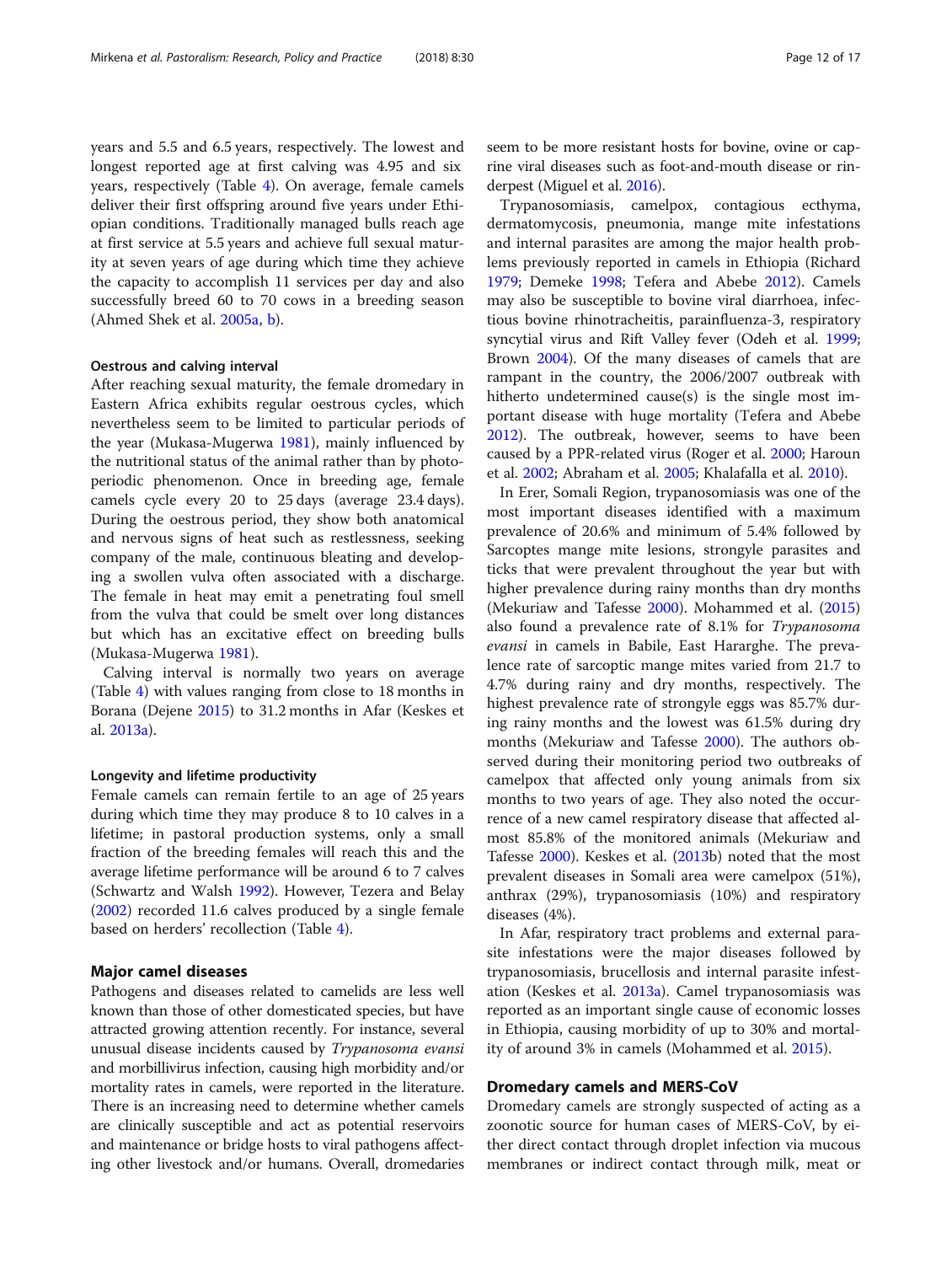# <span id="page-12-0"></span>Table 4 Estimates of reproductive performance of camels in different areas of Ethiopia

| Parameter                           | Estimates  | Location                   | Source                     |
|-------------------------------------|------------|----------------------------|----------------------------|
| Age at first mating (male), years   | 6.2        | Jijiga, Somali             | Tezera and Belay 2002      |
|                                     | 6.5        | Shinille, Somali           | Tezera and Belay 2002      |
|                                     | 5.5        | Afder, Somali              | Ahmed Shek et al. 2005a, b |
| Age at first mating (female), years | 4.7        | Jijiga, Somali             | Tezera and Belay 2002      |
|                                     | 4.4        | Shinille, Somali           | Tezera and Belay 2002      |
|                                     | 3.9        | Afder, Somali              | Ahmed Shek et al. 2005a, b |
|                                     | 3.97       | Somali                     | Keskes et al. 2013a        |
| Age at first calving, years         | 5.0 to 5.4 | Afder, Somali              | Ahmed Shek et al. 2005a, b |
|                                     | 4.95       |                            | Tadesse et al. 2015a, b    |
|                                     | 6          | Somali                     | Bekele and Kibebew 2002    |
|                                     | 5.18       | Somali                     | Keskes et al. 2013a        |
|                                     | 5.36       | Somali                     | Keskes et al. 2013a        |
|                                     | 5          | East Africa                | Schwartz and Walsh 1992    |
|                                     | 4.87       | Somali, North Kenya        | Kaufmann 2005              |
|                                     | 5.25       | Rendille, North Kenya      | Kaufmann 2005              |
|                                     | 5.7        | Gabra, North Kenya         | Kaufmann 2005              |
| Lifespan (male), years              | 22         | Jijiga, Somali             | Tezera and Belay 2002      |
|                                     | 23         | Shinille, Somali           | Tezera and Belay 2002      |
| Lifespan (female), years            | 29.8       | Jijiga, Somali             | Tezera and Belay 2002      |
|                                     | 29         | Shinille, Somali           | Tezera and Belay 2002      |
| Productive life (male), years       | 9.3        | Jijiga, Somali             | Tezera and Belay 2002      |
|                                     | 9.7        | Shinille, Somali           | Tezera and Belay 2002      |
|                                     | 7 to 10    |                            | Tadesse et al. 2014b       |
| Productive life (female), years     | 23.1       | Jijiga, Somali             | Tezera and Belay 2002      |
|                                     | 22.4       | Shinille, Somali           | Tezera and Belay 2002      |
|                                     | 18.49      |                            | Tadesse et al. 2014b       |
|                                     | 17.5       | Babile/Gursum              | Sisay et al. 2015          |
| Number of calves in a lifetime      | 11.6       | Jijiga, Somali             | Tezera and Belay 2002      |
|                                     | 11.7       | Shinille, Somali           | Tezera and Belay 2002      |
|                                     | 8          |                            | Bekele and Kibebew 2002    |
|                                     | 9.17       | Somali                     | Keskes et al. 2013a        |
| Calving rate, %                     | 54.6       | Jijiga, Somali             | Tezera and Belay 2002      |
|                                     | 42.5       | Shinille, Somali           | Tezera and Belay 2002      |
|                                     | 42.72      | Erer valley, East Hararghe | Mekuriaw and Tafesse 2000  |
|                                     | 40.5       | Somali                     | Bekele and Kibebew 2002    |
|                                     | 39.6       | Borana, Oromia             | Megersa et al. 2008        |
| Calving interval, months            | 23 to 24   | Somali                     | Ahmed Shek et al. 2005a, b |
|                                     | 19.1       | Jijiga/Shinille, Somali    | Bekele and Kibebew 2002    |
|                                     | 23.28      | Somali                     | Keskes et al. 2013b        |
|                                     | 24.25      | Babile/Gursum              | Sisay et al. 2015          |
|                                     | 31.2       | Afar                       | Keskes et al. 2013a        |
|                                     | 25.5       | Borana, Oromia             | Megersa et al. 2008        |
|                                     | 17.73      | Borana, Oromia             | Dejene 2015                |
|                                     | 28.4       | Somali, North Kenya        | Kaufmann 2005              |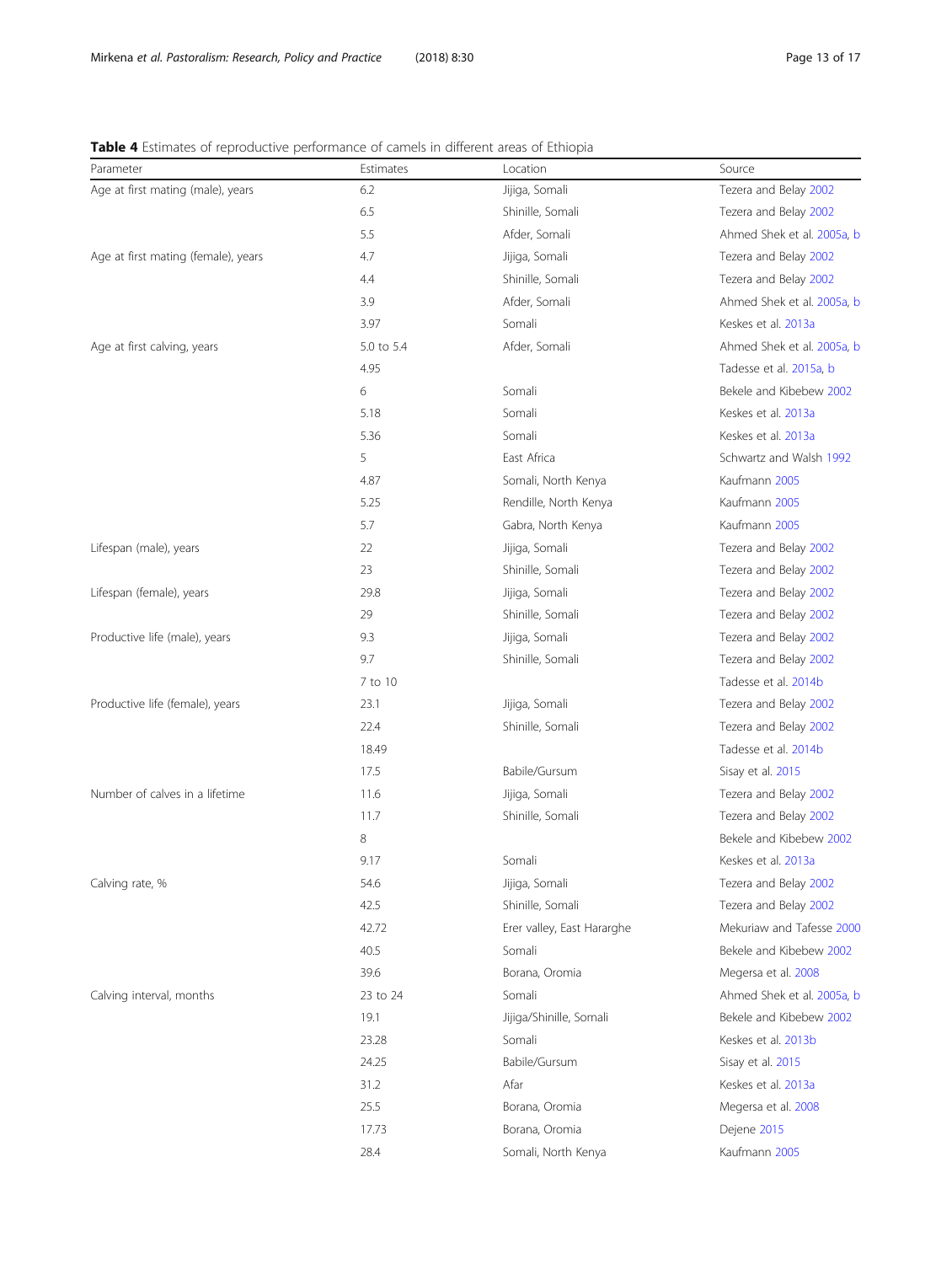| Parameter                         | Estimates     | Location                   | Source                    |
|-----------------------------------|---------------|----------------------------|---------------------------|
|                                   | 27.3          | Rendille, North Kenya      | Kaufmann 2005             |
|                                   | 28.0          | Gabra, North Kenya         | Kaufmann 2005             |
| Number of services per conception | 1.73          |                            | Tadesse et al. 2015a, b   |
|                                   | 1.84          | Afar                       | Keskes et al. 2013b       |
|                                   | 1.63          | Somali                     | Keskes et al. 2013a       |
|                                   | 1.36          | Erer valley, East Hararghe | Mekuriaw and Tafesse 2000 |
| Mortality                         | 7.4           | Borana, Oromia             | Megersa et al. 2008       |
|                                   | 15.8 (total)  | Afar                       | Keskes et al. 2013        |
|                                   | $12.3$ (calf) | Afar                       | Keskes et al. 2013        |
|                                   | 20.42         | Erer valley, East Hararghe | Mekuriaw and Tafesse 2000 |

Table 4 Estimates of reproductive performance of camels in different areas of Ethiopia (Continued)

urine. In review of available literature on MERS-CoV, Miguel et al. ([2016\)](#page-15-0) present five major accounts that suggest dromedary camels can play an important role in the epidemiology of the disease, possibly as a reservoir host: (1) coronaviruses are widespread in the animal kingdom (in bats and livestock), but MERS-CoV does not infect many of the hosts (e.g. sheep, goats, cattle, chickens, water buffaloes, birds, horses and other camelids such as llamas, alpacas and Bactrian camels) whereas high levels of seroprevalence have been observed in dromedary camelids, ranging from 0% in Asia to as much as 100% in Africa and the Arabian Peninsula (with mean of 79%); (2) the MERS-CoV isolated from dromedaries are genetically and phenotypically very similar or identical to those infecting humans; (3) retrospective serological studies in Africa going back more than 30 years indicate long-term circulation of the virus in dromedary camels; (4) infection in dromedaries causes no or only mild respiratory symptoms, making it difficult to detect; (5) MERS-CoV genome has likely undergone numerous recent recombinations, which suggests frequent co-infection, probably in camels, with distinct lineages of MERS-CoV. Similarly, Reusken et al. ([2014](#page-15-0)) found high percentages of animals sampled from Nigeria and Ethiopia being seropositive for MERS-CoV with an overall seropositivity of 94% in adult dromedaries in Nigeria and 93% and 97% for juvenile and adult animals, respectively, in Ethiopia. More recently, Miguel et al. ([2017\)](#page-15-0) found a high seropositivity of 99.4% in Ethiopia and also relatively higher MERS-CoV RNA detection in Ethiopia (15.7%) than in Burkina Faso (12.2%) and Morocco (7.6%). Fekadu et al. [\(2017\)](#page-15-0) also reported 93% seropositivity and 7% MERS CoV RNA detection in Ethiopian camels.

However, data from experimental camel infections conducted in the Middle East suggest that MERS-CoV causes only mild respiratory infection in camels (Adney et al. [2014](#page-14-0)) despite high levels of seropositivity. It has also been observed that camel calves found shedding MERS-CoV in natural field settings did not have overt clinical symptoms (Hemida et al. [2015a](#page-15-0), [b;](#page-15-0) Wernery [2014](#page-16-0); Wernery et al. [2015](#page-16-0)). Furthermore, virus-shedding adult camels sampled at abattoirs did not have overt MERS-CoV clinical symptoms (Hemida et al. [2015a\)](#page-15-0).

Critical knowledge gaps abound around this new disease. However, some studies have demonstrated that dromedary camels can act as a source of human MERS-CoV infection. Indeed, the current state of knowledge indicates that dromedary camels are the only animal species for which there is convincing evidence that they act as host species for MERS-CoV and hence a potential source of human infections. Nonetheless, the route of infection and types of exposures remain largely unknown, and only a small proportion of the primary cases have reported contact with camels. Other possible sources and vehicles of infection include food-borne transmission such as unpasteurized camel milk and raw meat, and medicinal use of camel urine (Memish et al. [2014a,](#page-15-0) [b](#page-15-0); Gossner et al. [2016](#page-15-0)). Clearly, transmission from camels to humans does take place, and camel exposure is a risk factor for human infection, but such transmission is not efficient and infection is not directly proportional to exposure. Many thousands of people in the Arabian Peninsula appear to have evidence of unrecognized past MERS-CoV infection. On the other hand, many patients with clinically diagnosed MERS did not have an obvious history of direct exposure to camels or their products (Hemida et al. [2015a](#page-15-0)). Although dromedary camels are strongly suspected of acting as a zoonotic source for human cases of MERS-CoV, most documented infections originate from medical institutions or, to a lesser extent, within households (Miguel et al. [2016\)](#page-15-0). Thus, the exact role of camels as a reservoir for MERS-CoV is still unclear.

#### Conclusion

A large number of dromedary camels are widely distributed throughout the arid/semi-arid lowland areas of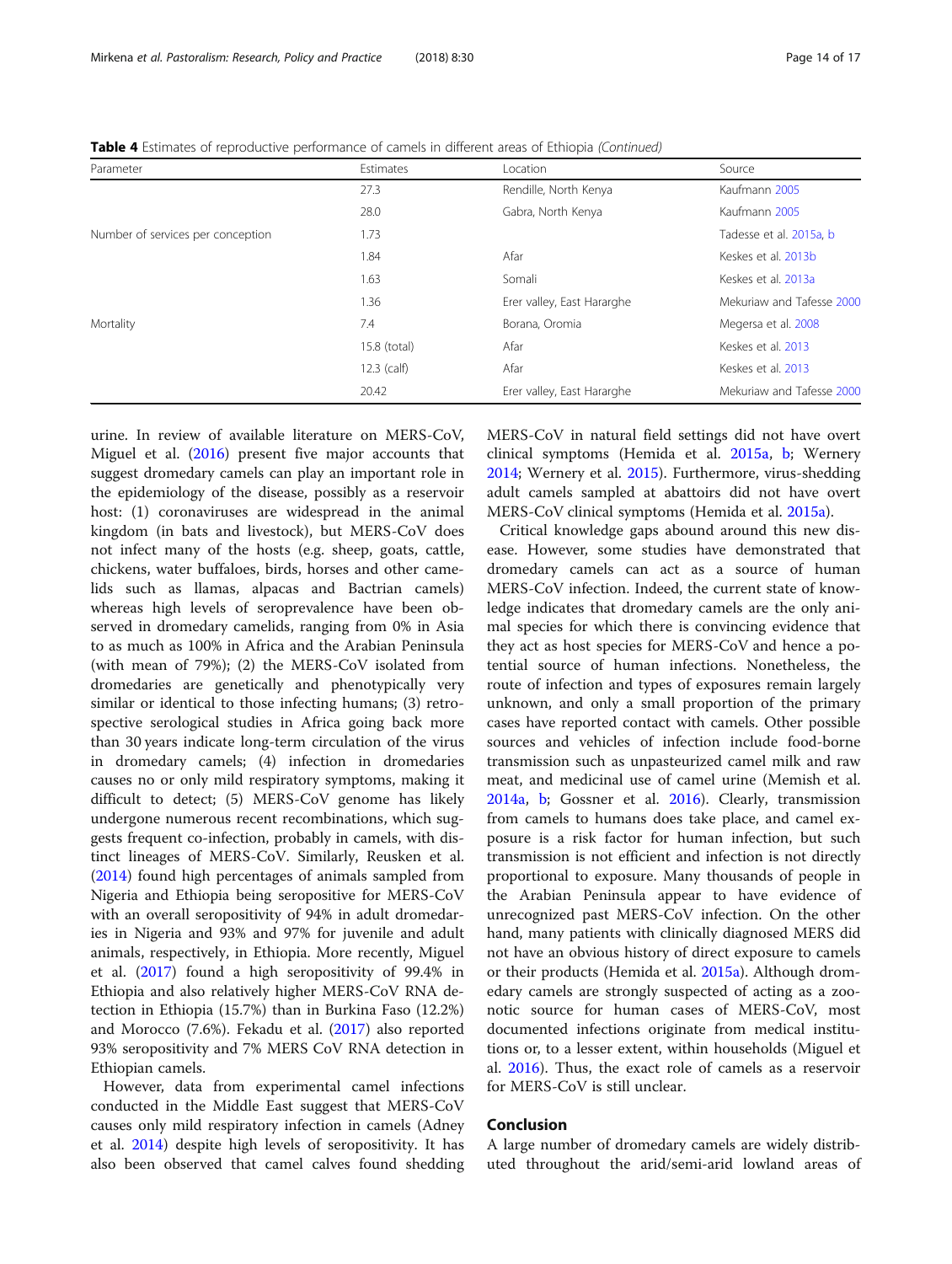<span id="page-14-0"></span>Ethiopia predominantly inhabited by pastoral and agro-pastoral communities. They are indispensable for the livelihoods and survival of the majority of the pastoralists in these areas. Their role as one of the most important livestock species for nutrition in the arid and semi-arid areas of the country, and Eastern Africa in general, is likely to increase due to the increasing impacts of climate change and recurrent droughts.

The fact that camels are used for trade, both in desert caravans and mainly as live exports for the meat market, means that they connect distant human populations and their livestock and hence may play a role in the large-scale dissemination of viruses if the viruses can survive in the host populations during transport. The water resources on which animals and humans rely for drinking are considered hotspots for pathogen transmission and favour the exchange of parasites (virus, bacteria) between hosts. Usually, large numbers of camels and other animals from many different herds/flocks congregate at watering sites, and this may create a perfect condition for disease transmission and spread among animals. The same water sources are also shared by multitudes of wild animals. Other important risk factors include, but are not limited to, migration or mobility over long distances in search of feed and water; breeding practices particularly assisting inexperienced bulls during copulation with bare hands; unhygienic milking; culture of consuming raw milk; use of different camel products (milk, meat and urine) for medicinal purposes; intimate relationship between the camels and herders; and weaning practices such as transfer of the weaner camels to different herds. Extreme climatic events associated with climate change, which cause long periods of drought followed by short but severe downpours or floods, may also have a severe impact on the health of camel populations and of humans and other livestock.

We conclude that the particularities of camels and the specific culture and associated human behaviour involved in their rearing can create transmission pathways linked to the camel-human relationship, offering specific routes of spillover for viruses. In order to understand the roles of camels in the epidemiology of MERS-CoV, comprehensive production systems, value chains and surveillance studies are warranted.

#### Abbreviations

BO: Breeding objectives; FAO: Food and Agriculture Organization of the United Nations; MERS-CoV: Middle East respiratory syndrome coronavirus; PPR: Peste des petits ruminants; SNNPR: South Ethiopia Nations, Nationalities, and Peoples Region; WHO: World Health Organization

#### Acknowledgements

Not applicable.

#### Funding

This study was part of MERS-CoV Surveillance in dromedary camels in Ethiopia, Egypt, Kenya and Jordan (OSRO/GLO/505/USA) financed by United States Agency for International Development (USAID).

#### Availability of data and materials

Data sharing is not applicable for this article as no datasets were generated or analysed during the current study.

#### Authors' contributions

TM conducted the literature review/syntheses and drafted the manuscript; EW, NT, GG, GA and SN read and revised the manuscript. All authors co-designed the overall study, read and approved the final manuscript.

#### Ethics approval and consent to participate

Not applicable.

#### Consent for publication

Not applicable.

#### Competing interests

The authors declare that they have no competing interests.

#### Publisher's Note

Springer Nature remains neutral with regard to jurisdictional claims in published maps and institutional affiliations.

#### Author details

<sup>1</sup> Emergency Centre for Transboundary Animal Diseases, Food and Agriculture Organization of the United Nations, Addis Ababa, Ethiopia. <sup>2</sup>Regional Office for Africa, Food and Agriculture Organization of the United Nations, Accra, Ghana.

#### Received: 23 July 2018 Accepted: 9 November 2018 Published online: 21 December 2018

#### References

- Abraham, G., A. Sintayehu, G. Libeau, E. Albina, F. Roger, Y. Laekemariam, D. Abayneh, and K.M. Awoke. 2005. Antibody seroprevalences against peste des petits ruminants (PPR) virus in camels, cattle, goats and sheep in Ethiopia. Preventive Veterinary Medicine 70: 51–57.
- Admasu, D. 2008. Impacts of Prosopis invasion and experience on control in Afar region. In Pastoral livestock systems: Opportunities and challenges as a livelihood strategy, 57–76. Addis Ababa: Proceedings of the 15th conference of the Ethiopian Society of Animal Production, October 4–6, 2007.
- Adney, D.R., N. van Doremalen, V.R. Brown, T. Bushmaker, D. Scott, E. de Wit, R.A. Bowen, and V.J. Munster. 2014. Replication and shedding of MERS-CoV in upper respiratory tract of inoculated dromedary camels. Emerging Infectious Diseases 20 (2): 1999–2005.
- Ahmed Shek, M., A.A. Asefa, B.P. Hegde, and B.D. Ahmed. 2005a. Traditional feeding management, drought and migration of the camel herds of Afder Zone, Somali Regional State. In Participatory innovation and research: Lessons for livestock development, 125–135. Addis Ababa: Proceedings of the 12th conference of the Ethiopian Society of Animal Production, August 12–14, 2004.
- Ahmed Shek, M., B.P. Hegde, and A.A. Asefa. 2005b. Reproduction, breeding and management of female and male camels in Afder Zone of Somali Regional State, Ethiopia. In Participatory innovation and research: Lessons for livestock development, 175–184. Addis Ababa: Proceedings of the 12th conference of the Ethiopian Society of Animal Production, August 12–14, 2004.
- Aklilu, Y., and A. Catley. 2010. Mind the gap: Commercialization, livelihoods and wealth disparity in pastoralist areas of Ethiopia. Feinstein International Centre, Tufts University.
- Aklilu, Y., and A. Catley. 2011. Shifting sands: The commercialization of camels in mid-altitude Ethiopia and beyond. Feinstein International Center, Tufts **University**
- Angassa, A., and G. Oba. 2008. Herder perceptions on impacts of range enclosures, crop farming, fire ban and bush encroachment on the rangelands of Borana, Southern Ethiopia. Human Ecology 36: 201–215.
- Behnke, R. 2010. The contribution of livestock to the economies of IGAD member states: Study findings, application of the methodology in Ethiopia and recommendations for further work. IGAD Livestock Policy Initiative Working Paper No. 02–10.
- Bekele, T., and T. Kibebew. 2002. Camel production and productivity in eastern lowlands of Ethiopia. In Livestock in food security – roles and contributions,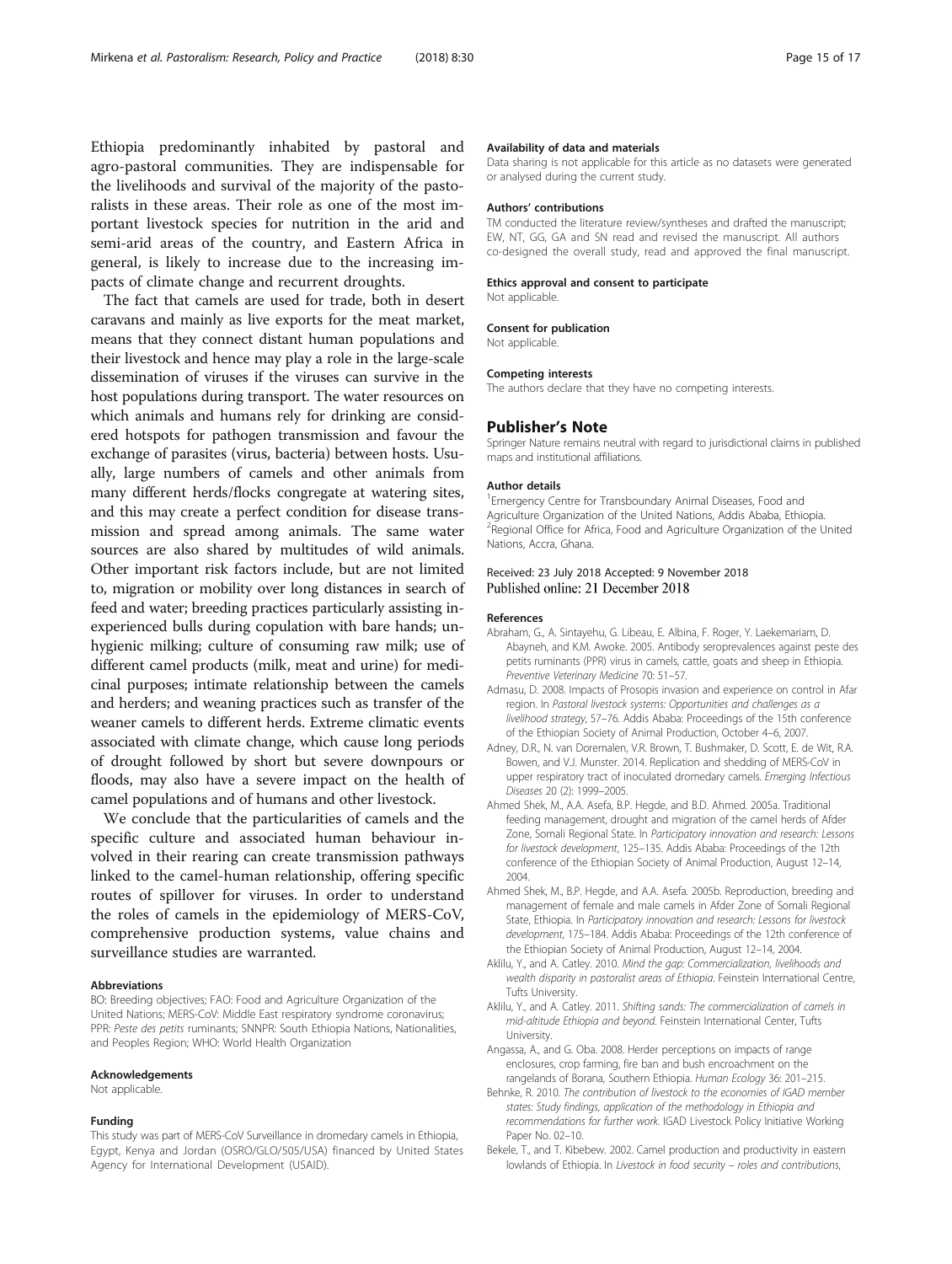<span id="page-15-0"></span>145–161. Addis Ababa: Proceedings of the 9th conference of the Ethiopian Society of Animal Production, August 30–31, 2001.

- Bekele, T., Mekuriaw, Z., Baars, R.M.T. 2002. Milk production performance of the one humped camel (Camelus dromedarius) under pastoral management in semi-arid eastern Ethiopia. Livestock Production Science 76: 37–44.
- Brown, A. 2004. A review of camel diseases in Central Australia. In Department of Business, Industry and Resource Development, 16. Arid Zone Research Institute, Alice Springs.
- Bruke, Y. 2003. The declining pastoral environment, vulnerability status and adaptation strategy. In Challenges and opportunities of livestock marketing in Ethiopia, 155–163. Addis Ababa: Proceedings of the 10th conference of the Ethiopian Society of Animal Production, August 22–24, 2002.
- Coppock, D.L. 1994. The Borana plateau of southern Ethiopia: Synthesis of pastoral research, development and change, 1980–91, 374. Addis Ababa: ILCA systems study no. 5, International Livestock Centre for Africa.
- Dejene, T.G. 2015. Husbandry practices and utilization of camel products in Borana Zone of Southern Oromia, Ethiopia. Science Research 3 (4): 191–197.
- Demeke, G. 1998. Prevalence of camel trypanosomosis and factors associated with the disease occurrence in Leben district, Borena Zone, Oromiya region. Ethiopia: MSc Thesis, Addis Ababa University, Ethiopia and Free University of Berlin, Germany. Desta, S., and L. Coppock. 2004. Pastoralism under pressure: Tracking system
- change in Southern Ethiopia. Human Ecology 32 (4): 465–486.
- Eyasu, S. 2009. Analysis on the contributions of and constraints to camel production in Shinile and Jijiga zones, eastern Ethiopia. Journal of Agriculture and Environment for International Development 103 (3): 213–224.
- FAO. 2010. Breeding strategies for sustainable management of animal genetic resources. Food and Agriculture Organization (FAO). Vol. 3. Rome: Animal Production and Health Guidelines.
- Farah, K.O., D.M. Nyariki, R.K. Ngugi, I.M. Noor, and A.Y. Guliye. 2004. The Somali and the camel: Ecology, management and economics. Anthropologist 6 (1): 45–55.
- Farah, Z., M. Mollet, M. Younan, and R. Dahir. 2007. Camel dairy in Somalia: Limiting factors and development potential. Livestock Science 110: 187–191.
- Faye, B. 2015. Role, distribution and perspective of camel breeding in the third millennium economies. Emir. J. Food Agriculture 27 (4): 318–327.
- Fekadu, G., G. Ayelet, and F. Abunna. 2017. Epidemiological investigation of Middle East respiratory syndrome corona virus (MERS-CoV) among dromedary camels in selected areas of Afar and Oromia region. Ethiopia. J. Veterinary Medicine and Animal Health 9 (3): 47–54.
- Gebru, Getachew, Nigatu Alemayehu, Abule Ibro, Gezahegne Ayele, and Shimelis Beyene. 2008. Pastoral livelihoods in Afar and Karayu: The case of pastoral communities in and around Awash National Park. In Pastoral livestock systems: Opportunities and challenges as a livelihood strategy, 57–76. Addis Ababa: Proceedings of the 15th conference of the Ethiopian Society of Animal Production, October 4–6, 2007.
- Gossner, C., N. Danielson, A. Gervelmeyer, F. Berthe, B. Faye, K.K. Aaslav, C. Adlhoch, H. Zeller, P. Penttinen, and D. Coulombier. 2016. Human–dromedary camel interactions and the risk of acquiring zoonotic Middle East respiratory syndrome coronavirus infection. Zoonoses and Public Health 63: 1–9.
- Haroun, M., I. Hajer, M. Mukhtar, and B.E. Ali. 2002. Detection of antibodies against peste des petits ruminants virus in sera of cattle, camels, sheep and goats in Sudan. Veterinary Research Communications 26: 537–541.
- Hemida, M.G., A. Al-Naeemm, R.A.P.M. Perera, A.W.H. Chin, L.L.M. Poon, and M. Peiris. 2015b. Lack of Middle East respiratory syndrome coronavirus transmission from infected camels. Emerging Infectious Diseases 21 (4): 699–701.
- Hemida, M.G., A. Elmoslemany, F. Al-Hizab, A. Alnaeem, F. Almathen, B. Faye, D.K. W. Chu, R.A.P.M. Perera, and M. Peiris. 2015a. Dromedary camels and the transmission of Middle East respiratory syndrome coronavirus (MERS-CoV). Transboundary and Emerging Diseases. <https://doi.org/10.1111/tbed.12401>.
- Kassahun, A., H.A. Snyman, and G.N. Smit. 2008. Impact of rangeland degradation on the pastoral production systems, livelihoods and perceptions of the Somali pastoralists in Eastern Ethiopia. Journal of Arid Environments. 72: 1265–1281.
- Kaufmann, B. 2005. Reproductive performance of camels (Camelus dromedarius) under pastoral management and its influence on herd development. Livestock Production Science 92: 17–29.
- Kekses, S., T. Dejen, S.T. Tessema, F. Regassa, T. Kassa, and F. Dawo. 2013. Characterization of camel production system in Afar pastoralists, North East Ethiopia. Asian J. Agricultural Science 5 (2): 16–24.
- Keskes, S., M. Ibrahim, T.S. Tessema, B. Tamir, F. Regassa, T. Kassa, and F. Dawo. 2013b. Production systems and reproductive performances of Camelus dromedarius in Somali regional state, eastern Ethiopia. J. Agriculture and Environment for International Development 107 (2): 243–266.
- Keskes, S., Mechemeria, M., Tessema, T.S., Regassa, F., Adugna, W., Dawo, F. 2013a. Reproductive performance of Camelus dromedarius kept under Afar pastoral management system using progeny history testing. J. Camelid Science 6: 100–115.
- Khalafallaa, A.I., I.K. Saeed, Y.H. Ali, M.B. Abdurrahman, O. Kwiatek, G. Libeau, A.A. Obeida, and Z. Abbas. 2010. An outbreak of peste des petits ruminants (PPR) in camels in the Sudan. Acta Tropica 116: 161–165.
- Kurtu, M.Y. 2004. An assessment of the productivity for meat and carcass yield of camels (Camelus dromedarius) and the consumption of camel meat in the eastern region of Ethiopia. Tropical Animal Health and Production 36: 65–76.
- Megersa, B., A. Regassa, B. Kumsa, and F. Abuna. 2008. Performance of camels (Camelus dromedarius) kept by pastoralists with different degrees of experience in camel keeping in Borana, Southern Ethiopia. Animal Science Journal 79: 534–541.
- Mehari, Y., Z. Mekuriaw, and G. Gebru. 2007. Potentials of camel production in Babile and Kebribeyah woredas of Jijiga Zone. Vol. 19, 58. Somali region: Livestock research for rural development.
- Mekuriaw, Z. 2007. Non-genetic factors affecting milk yield and milk composition of traditionally managed camels (Camelus dromedarius) in Eastern Ethiopia. Vol. 19, 85. Livestock research for rural development.
- Mekuriaw, Z., and B. Tafesse. 2000. Camel herd health and productivity in Eastern Ethiopia selected semi-nomadic households. Revue d'Élevage et de Médecine Vétérinaire des Pays Tropicaux 53 (2): 213–217.
- Memish, Z.A., A. Alsahly, M.A. Masri, G.L. Heil, B.D. Anderson, M. Peiris, S.U. Khan, and G.C. Gray. 2014a. Sparse evidence of MERS-CoV infection among animal workers living in southern Saudi Arabia during 2012. Influenza Other Respiratory Viruses. [https://doi.org/10.1111/irv.12287.](https://doi.org/10.1111/irv.12287)
- Memish, Z.A., M. Cotton, B. Meyer, S.J. Watson, A.J. Alsahafi, A.A. Al Rabeeah, V.M. Corman, A. Sieberg, H.Q. Makhdoom, A. Assiri, M. Al Masri, S. Aldabbagh, B.J. Bosch, M. Beer, M.A. Muller, P. Kellam, and C. Drosten. 2014b. Human infection with MERS coronavirus after exposure to infected camels, Saudi Arabia, 2013. Emerging Infectious Diseases 20: 1012–1015.
- Miguel, E., V. Chevalier, G. Ayelet, M.N. Ben Bencheikh, H. Boussini, D.K. Chu, I. El Berbri, O. Fassi-Fihri, B. Faye, G. Fekadu, V. Grosbois, B.C. Ng, R.A. Perera, T. So, A. Traore, F. Roger, and M. Peiris. 2017. Risk factors for MERS coronavirus infection in dromedary camels in Burkina Faso, Ethiopia, and Morocco, 2015. Euro Surveillance 22 (13). [https://doi.org/10.2807/1560-7917.](https://doi.org/10.2807/1560-7917)
- Miguel, E., A. El Idrissi, V. Chevalier, A. Caron, B. Faye, M. Peiris, and F. Roger. 2016. Ecological and epidemiological roles of camels: Lessons from existing and emerging viral infections. Vol. 360, 46. Empres-Animal Health, FAO.
- MoARD. 2007. Livestock Development Masterplan Study. Volume B: Meat Production. Ministry of Agriculture and Rural Development, Ethiopia. 166 pp.
- Mohammed, T., M. Woyessa, T. Brihanu, and A. Hiko. 2015. Cross sectional study of camel trypanosomosis in Babile District, Eastern Hararghe Zone, Oromia Regional State, Eastern Ethiopia. Academic Journal of Animal Diseases 4 (2): 112–117.
- Mukasa-Mugerwa, E. 1981. The camel (Camelus dromedaries): A bibliographical review, 175. Addis Ababa: ILCA Monograph, International Livestock Centre for Africa.
- Odeh, F., K. Falah, A. Labib, M. Khaled, A. Yasin, and F. Nicholas. 1999. A survey of camel (Camelus dromedarius) diseases in Jordan. Journal of Zoo and Wildlife Medicine 4: 335–338.
- Reusken, C.B., L. Messadi, A. Feyisa, H. Ularamu, G.J. Godeke, A. Danmarwa, F. Dawo, M. Jemli, S. Melaku, D. Shamaki, Y. Woma, Y. Wungak, E.Z. Gebremedhin, I. Zutt, B.J. Bosch, B.L. Haagmans, and M.P.G. Koopmans. 2014. Geographic distribution of MERS coronavirus among dromedary camels, Africa. Emerging Infectious Diseases 20 (8): 1370–1374.
- Richard, D. 1979. Study of the pathology of dromedary in Borena awraja (Ethiopia). PhD Thesis, Ecole Veterinaire, IEMVT, Alfort.
- Roger, F., A. Diallo, L.M. Yigezu, C. Hurard, G. Libeau, G.Y. Mebratu, and B. Faye. 2000. Investigation of a new pathological condition of camels in Ethiopia. Journal of Camel Practice and Research 2 (7): 163–166.
- Schwartz, H.J., and M.G.H. Walsh. 1992. The productive potential of the camel. In The one-humped camel (C. dromedarius) in Eastern Africa: A pictorial guide to diseases, health care, and management, ed. I.H.J. Schwartz and M. Dioli. Verlag Josef Margraf.
- Schwartz, I.H.J., and M. Dioli. 1992. The one-humped camel (C. dromedarius) in Eastern Africa: A pictorial guide to diseases, health care, and management. Verlag Josef Margraf.
- Shackleton, R.T., D.C. Le Maitre, N.M. Pasiecznik, and D.M. Richardson. 2014. Prosopis: A global assessment of the biogeography, benefits, impacts and management of one of the world's worst woody invasive plant taxa. AoB PLANTS 6: plu027. <https://doi.org/10.1093/aobpla/plu027>.